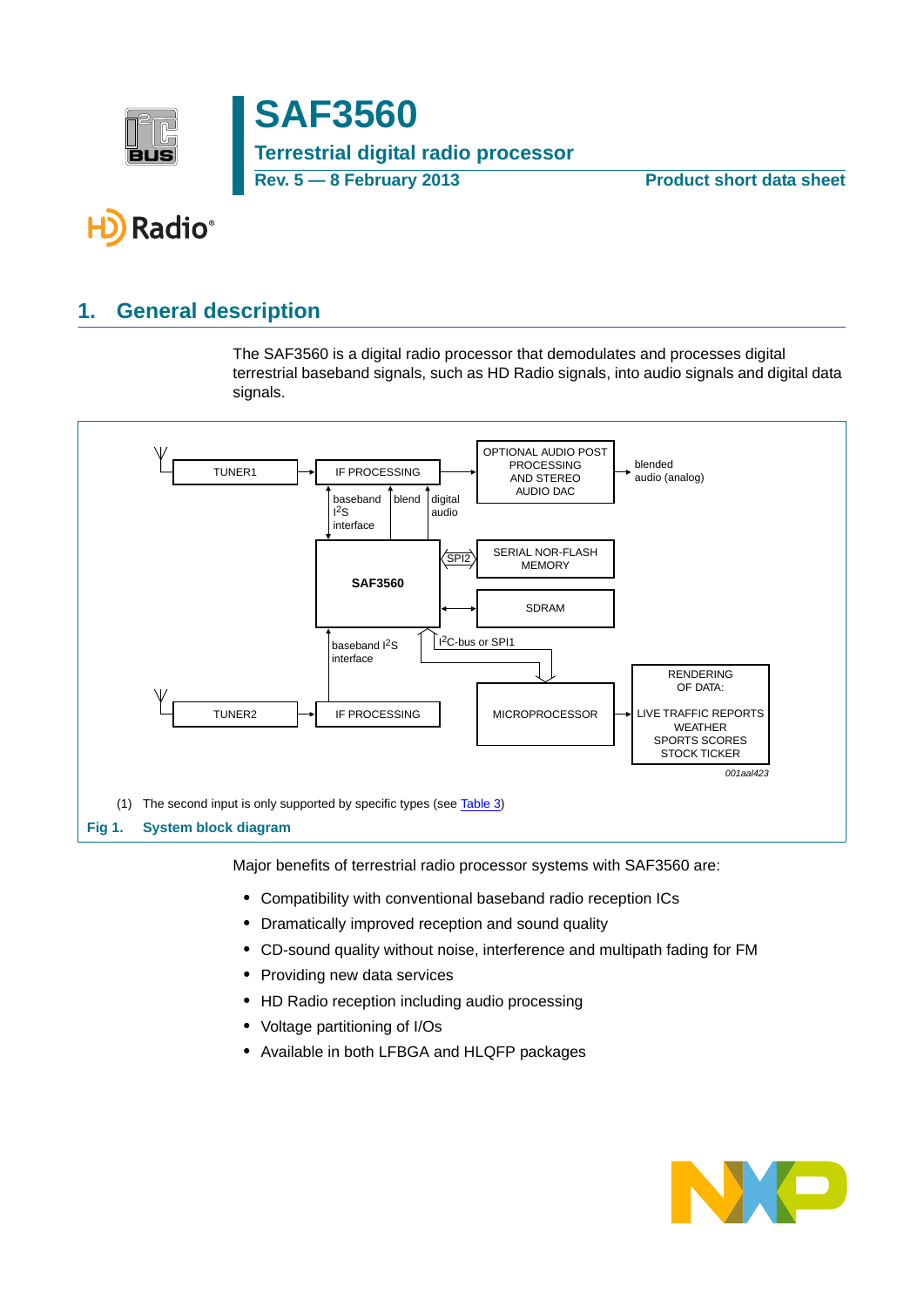System designers can add digital terrestrial radio capability in a simple and inexpensive way through the SAF3560. The SAF3560 decodes digital radio input to provide digital audio and also processes digital data. Multiple interfaces give flexibility while integrating the SAF3560 into the receiver system.

### <span id="page-1-1"></span><span id="page-1-0"></span>**2. Features and benefits**

#### **2.1 HD Radio technology**

- HD Radio signal decoding for AM and FM digital audio
- Dual HD Radio support for support of second station for background scanning and data service
- Front end to baseband interface support through serial baseband  $I^2S$ -bus type interface
- Secondary baseband interface for dual tuner applications
- Metadata support for HD Radio reception
- Data services support for HD Radio reception
- Advanced HD Radio feature support, such as<sup>1</sup>:
	- ◆ Conditional Access (CA)
	- ◆ Store and replay
	- ◆ Apple ID3 tag
	- $\blacklozenge$  Multicasting
	- ◆ Electronic Program Guide (EPG)

#### <span id="page-1-2"></span>**2.2 Digital audio**

- Up to 6 channel (5.1) audio support through  $l^2S$ -bus serial audio interface
- Optional SRC (8 kHz to 48 kHz) for up to 6 channels of I<sup>2</sup>S-bus audio output
- $\blacksquare$  I<sup>2</sup>S-bus serial audio input for auxiliary processing
- Optional SRC (8 kHz to 48 kHz) for I<sup>2</sup>S-bus input
- Optional restricted support for 96 kHz input and output sample-rate conversion
- Optional digital audio output through S/PDIF (without SRC)
- Basic audio processing for external digital audio sources
- Advanced audio processing (contact NXP Semiconductors for a list of supported audio processing features: [Section 14 "Contact information"](#page-22-0))

#### <span id="page-1-3"></span>**2.3 Memory**

- Supports SDR-SDRAM controller (up to 512 Mbit in 16-bit configuration)
- Supports serial NOR-Flash memory with various sizes depending on the actual application

<sup>1.</sup> Contact NXP Semiconductors for a detailed list of supported feature sets: [Section 14 "Contact information".](#page-22-0)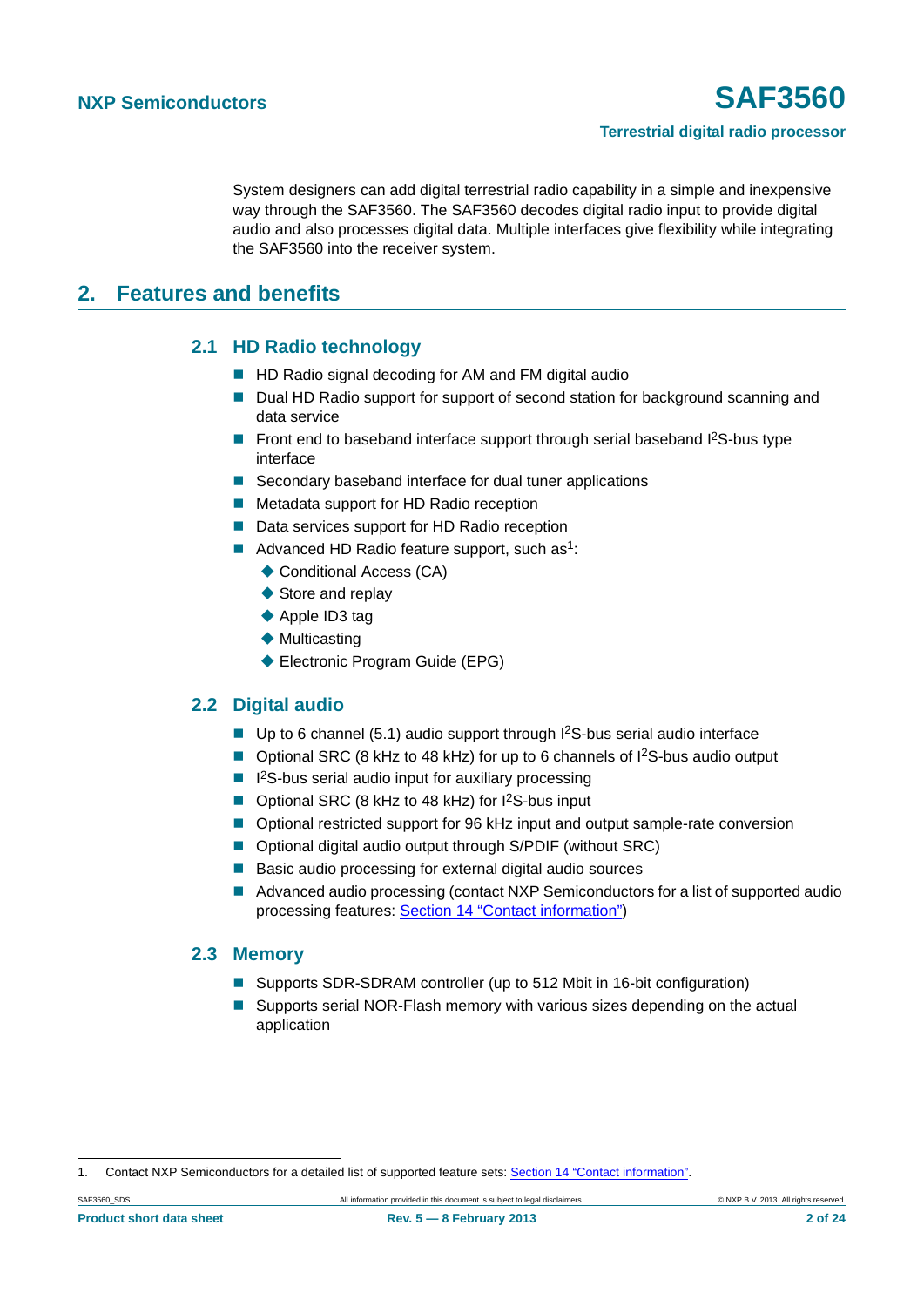#### <span id="page-2-2"></span>**2.4 Other peripheral interfaces**

- $\blacksquare$  Two I<sup>2</sup>C-bus interfaces
- Three Serial Peripheral Interfaces (SPI)
- One UART interface
- Five individual GPIO pins for applications and diagnostics
- One JTAG interface for diagnostics

#### <span id="page-2-3"></span>**2.5 Miscellaneous**

- One internal clock oscillator and two internal Phase-Locked Loops (PLL)
- Can run on external crystal or reference clock from an external IC
- **Powerful signal and audio processing core architecture**
- Qualified in accordance with *AEC-Q100*

### <span id="page-2-4"></span>**3. Quick reference data**

#### **Table 1. Power supply characteristics**

*After power-up the SAF3560 needs a reset pulse for at least 2 ms.*

| Symbol                                  | <b>Parameter</b>                               | <b>Conditions</b>       | Min           | <b>Typ</b> | <b>Max</b> | Unit   |
|-----------------------------------------|------------------------------------------------|-------------------------|---------------|------------|------------|--------|
| <b>Supply voltages</b>                  |                                                |                         |               |            |            |        |
| $V_{DDA(OSC)(1V2)}$                     | oscillator analog supply voltage (1.2 V)       |                         | 1.14          | 1.2        | 1.32       | V      |
| $V_{DDA(PLL)(1V2)}$                     | PLL analog supply voltage (1.2 V)              |                         | 1.14          | 1.2        | 1.32       | V      |
| $V_{\text{DDD}(C)(1V2)}$                | core digital supply voltage (1.2 V)            |                         | 1.14          | 1.2        | 1.32       | V      |
| $V_{\text{DDD}(\text{GP})(3\sqrt{3})}$  | general purpose digital supply voltage (3.3 V) |                         | 3.0           | 3.3        | 3.6        | V      |
| $V_{\text{DDD}(\text{DSP})(3V3)}$       | DSP digital supply voltage (3.3 V)             |                         | 3.0           | 3.3        | 3.6        | $\vee$ |
| $V_{\text{DDD}(JTAG)(3V3)}$             | JTAG digital supply voltage (3.3 V)            |                         | 3.0           | 3.3        | 3.6        | V      |
| $V_{\text{DDD}(MC)(3V3)}$               | microcontroller digital supply voltage (3.3 V) |                         | 3.0           | 3.3        | 3.6        | $\vee$ |
| $V_{\text{DDD(MEM)(1V2)}}$              | memory digital supply voltage (1.2 V)          |                         | 1.14          | 1.2        | 1.32       | $\vee$ |
| $V_{\text{DDD}(\text{SDRAM})(3\vee 3)}$ | SDRAM digital supply voltage (3.3 V)           |                         | 3.0           | 3.3        | 3.6        | V      |
| <b>Supply currents</b>                  |                                                |                         |               |            |            |        |
| $I_{DD}$                                | supply current                                 | all core related blocks | 凹 -           | 90         | 116        | mA     |
|                                         |                                                | all I/O related blocks  | $\boxed{2}$ . | 28         | 37         | mA     |
| <b>Power dissipation</b>                |                                                |                         |               |            |            |        |
| $P_{\text{tot}}$                        | total power dissipation                        |                         |               | 0.2        | 0.5        | W      |

<span id="page-2-0"></span>[1] Through pins  $V_{DDA(OSC)(1V2)}$ ,  $V_{DDA(PLL)(1V2)}$ ,  $V_{DDD(C)(1V2)}$  and  $V_{DDD(MEM)(1V2)}$ .

<span id="page-2-1"></span>[2] Through pins V<sub>DDD(GP)(3V3)</sub>, V<sub>DDD(DSP)(3V3)</sub>, V<sub>DDD(JTAG)(3V3)</sub>, V<sub>DDD(MC)(3V3)</sub> and V<sub>DDD(SDRAM)(3V3)</sub>.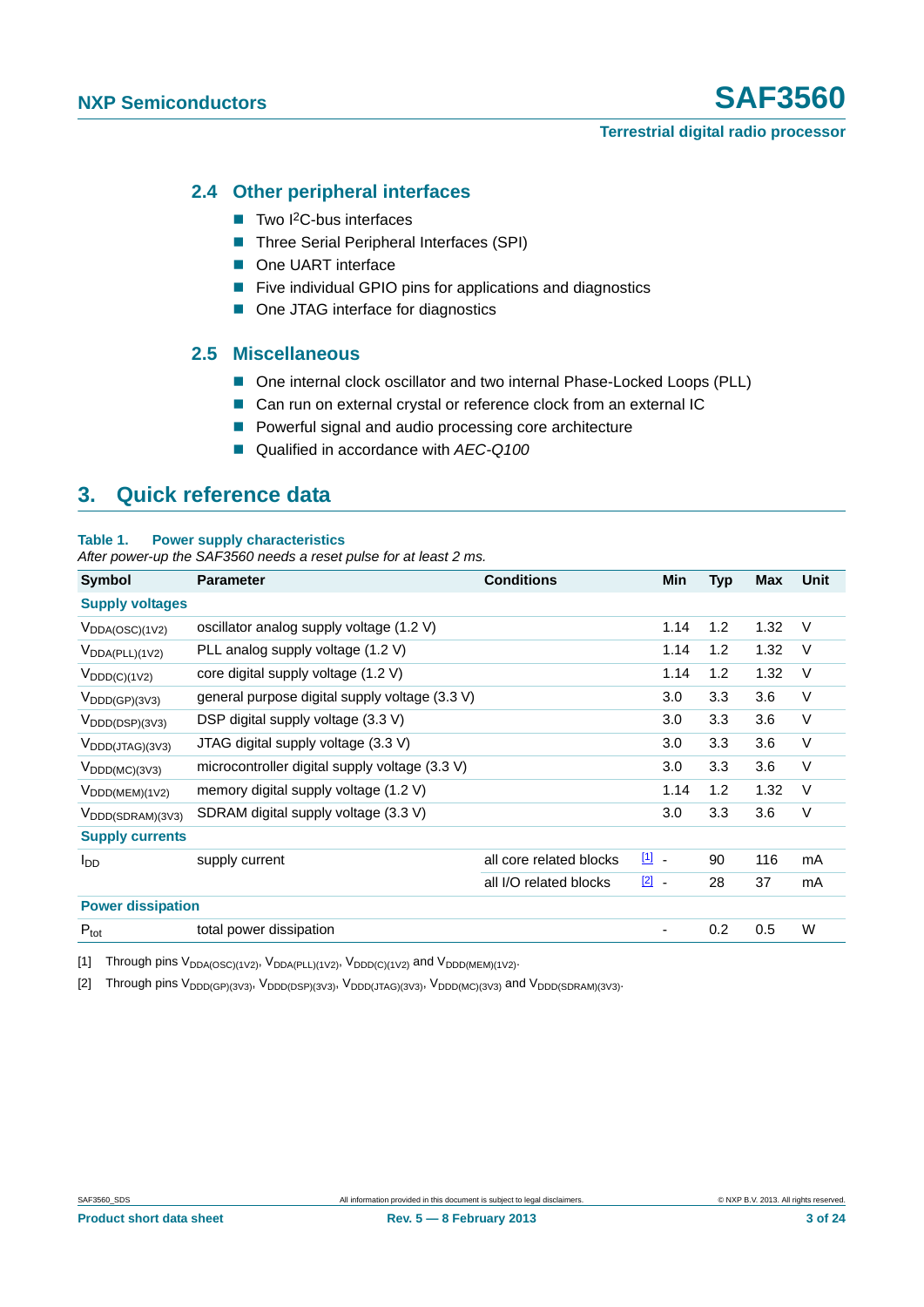# <span id="page-3-2"></span>**4. Ordering information**

<span id="page-3-0"></span>

| <b>Ordering information</b><br>Table 2.           |                                 |                                                                                                               |                                                                                |          |                       |  |  |  |  |  |  |
|---------------------------------------------------|---------------------------------|---------------------------------------------------------------------------------------------------------------|--------------------------------------------------------------------------------|----------|-----------------------|--|--|--|--|--|--|
| <b>Type number</b>                                | Package                         |                                                                                                               |                                                                                |          |                       |  |  |  |  |  |  |
|                                                   | <b>Name</b>                     | <b>Description</b>                                                                                            | <b>Version</b>                                                                 |          |                       |  |  |  |  |  |  |
| SAF3560HV/V110x                                   | HLQFP144                        | body $20 \times 20 \times 1.4$ mm; exposed die pad                                                            | plastic thermal enhanced low profile quad flat package; 144 leads;<br>SOT612-4 |          |                       |  |  |  |  |  |  |
| SAF3560EL/V110x                                   | LFBGA170                        | plastic low profile fine pitch ball grid array package; 170 balls                                             |                                                                                |          | SOT <sub>1315-1</sub> |  |  |  |  |  |  |
| <b>Subtypes and main applications</b><br>Table 3. |                                 |                                                                                                               |                                                                                |          |                       |  |  |  |  |  |  |
| Type number                                       | <b>Main application</b>         |                                                                                                               | <b>Option</b>                                                                  | HLQFP144 | LFBGA170              |  |  |  |  |  |  |
| SAF3560xx/V1100                                   | radio/audio DSPs <sup>[1]</sup> | HD Radio 1.0, supporting external clock from NXP                                                              | single tuner                                                                   | yes      | yes                   |  |  |  |  |  |  |
| SAF3560xx/V1101                                   |                                 | HD Radio 1.0 + Conditional Access (CA)                                                                        | single tuner                                                                   | yes      | no                    |  |  |  |  |  |  |
| SAF3560xx/V1102                                   | radio/audio DSPs <sup>[1]</sup> | HD Radio 1.5, supporting external clock from NXP                                                              | dual tuner                                                                     | yes      | yes                   |  |  |  |  |  |  |
| SAF3560xx/V1103                                   |                                 | HD Radio 1.5 + Conditional Access (CA)                                                                        | dual tuner                                                                     | yes      | no.                   |  |  |  |  |  |  |
| SAF3560xx/V1104                                   |                                 | HD Radio 1.0 + Conditional Access (CA), supporting<br>external clock from NXP radio/audio DSPs <sup>[1]</sup> | single tuner                                                                   | yes      | yes                   |  |  |  |  |  |  |
| SAF3560xx/V1105                                   |                                 | HD Radio $1.5 +$ Conditional Access (CA), supporting<br>external clock from NXP radio/audio DSPs[1]           | dual tuner                                                                     | yes      | yes                   |  |  |  |  |  |  |

<span id="page-3-1"></span>[1] Contact NXP Sales regarding supported radio/audio DSPs: [Section 14 "Contact information".](#page-22-0)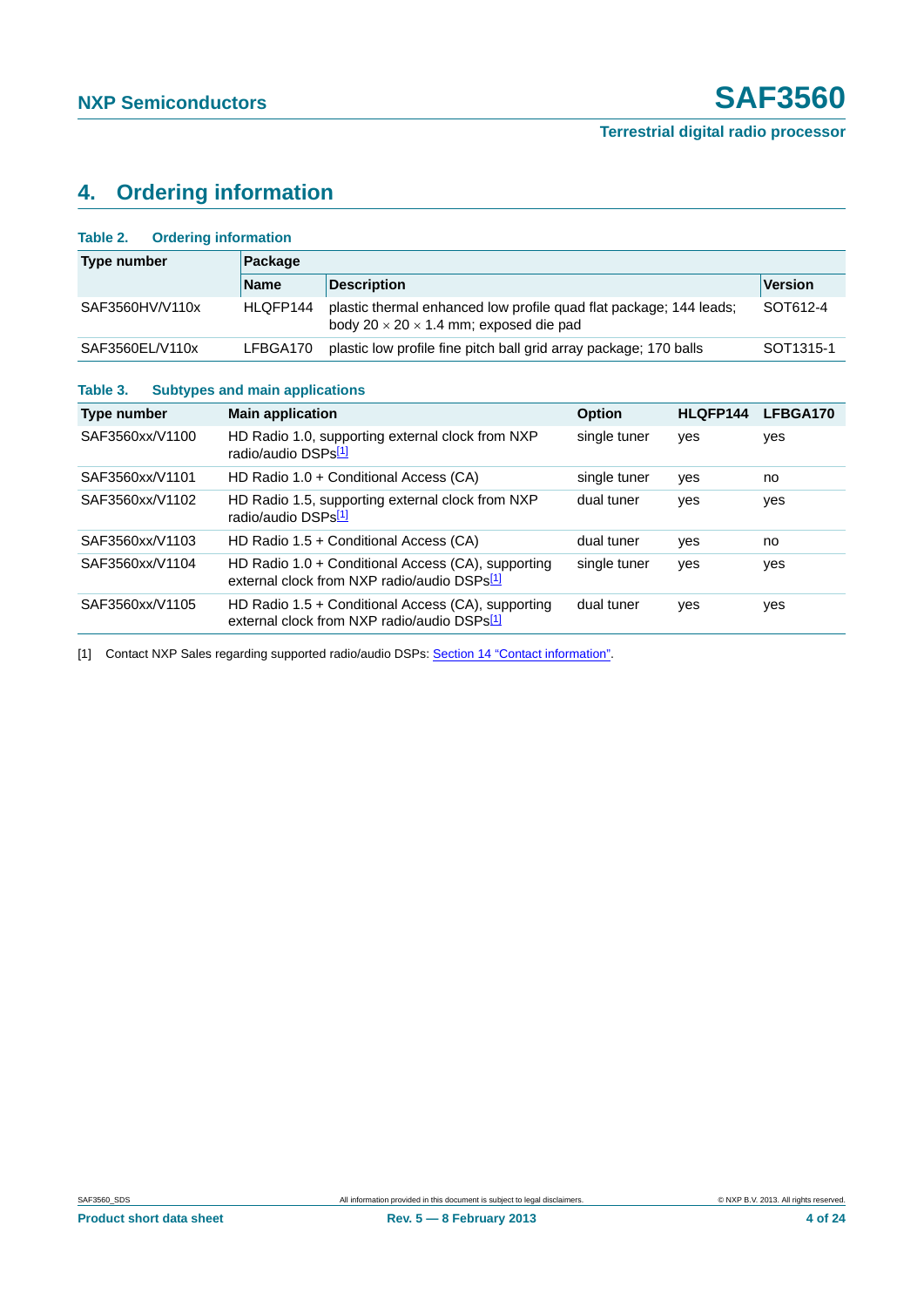**NXP NXP Semiconductors Semiconductors** 

Terrestrial digital radio processor **Terrestrial digital radio processor SAF3560**

# ຸທ **5. Block diagram Block diagram**

<span id="page-4-0"></span>

SAF3560\_SDS **Product short data sheet Product short data sheet**

All information provided in this document is subject to legal disclaimers. All information provided in this document is subject to legal disclaimer **Rev. 5 - 8 February 2013 Rev. 5 — 8 February 2013 5 of 24** 

© NXP B.V. 2013. All rights reserved. 5 of 24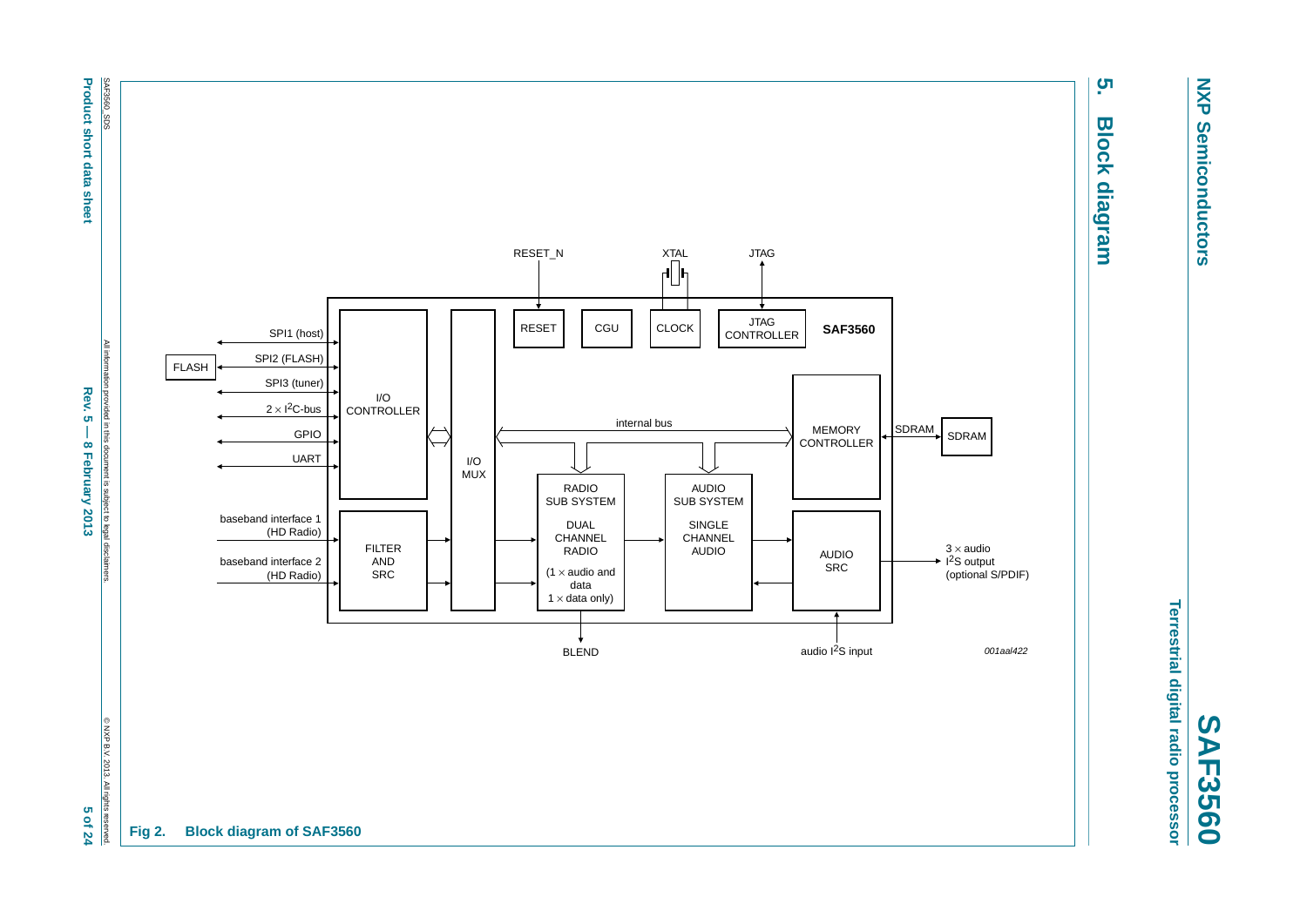# <span id="page-5-1"></span><span id="page-5-0"></span>**6. Pinning information**

### **6.1 Pinning**



#### **Table 4. Pin allocation table (HLQFP144)**

| Pin | <b>Symbol</b>                 | Pin | <b>Symbol</b>                        | Pin | <b>Symbol</b>              | Pin | <b>Symbol</b>                     |
|-----|-------------------------------|-----|--------------------------------------|-----|----------------------------|-----|-----------------------------------|
| 1   | <b>CLKOUT</b>                 | 2   | RESET_N                              | 3   | I2C1_SCL                   | 4   | I2C1_SDA                          |
| 5   | I2C1_DA                       | 6   | $V_{\text{DDD}(MC)(3V3)}$            | 7   | I2C2_SCL                   | 8   | I2C2_SDA                          |
| 9   | I2C2_DA                       | 10  | SPI1_SO                              | 11  | SPI1_SI                    | 12  | SPI1_SCLK                         |
| 13  | SPI1_SS_N                     | 14  | $V_{DDD(C)(1V2)}$                    | 15  | $V_{\text{DDD}(MC)(3V3)}$  | 16  | SPI2_MI                           |
| 17  | SPI2_MO                       | 18  | SPI2_SCLK                            | 19  | SPI2_SS1_N                 | 20  | SPI2_SS2_N                        |
| 21  | $V_{\text{DDD}(MC)(3V3)}$     | 22  | SPI2_SS3_N                           | 23  | SPI2_SS4_N                 | 24  | UART_TD                           |
| 25  | UART_RD                       | 26  | UART_RTS                             | 27  | $V_{\text{DDD}(C)(1V2)}$   | 28  | $V_{\text{DDD}(MC)(3V3)}$         |
| 29  | UART_CTS                      | 30  | SPI3_MISO                            | 31  | SPI3_MOSI                  | 32  | SPI3_SCLK                         |
| 33  | SPI3_SS1_N                    | 34  | $V_{\text{DDD}(\text{GP})(3\vee 3)}$ | 35  | SPI3_SS2_N                 | 36  | GPIO <sub>0</sub>                 |
| 37  | GPIO1                         | 38  | GPIO <sub>2</sub>                    | 39  | GPIO <sub>3</sub>          | 40  | GPIO4                             |
| 41  | $-11$                         | 42  | $V_{\text{DDD}(\text{GP})(3\vee 3)}$ | 43  |                            | 44  |                                   |
| 45  |                               | 46  |                                      | 47  |                            | 48  | $\overline{\phantom{0}}$          |
| 49  |                               | 50  | -                                    | 51  |                            | 52  |                                   |
| 53  |                               | 54  |                                      | 55  | BB1_I2S_BCK                | 56  | <b>BB1_I2S_WS</b>                 |
| 57  | <b>BB1_I2S_I</b>              | 58  | <b>BB1_I2S_Q</b>                     | 59  | BB2_I2S_BCK                | 60  | <b>BB2_I2S_WS</b>                 |
| 61  | BB2 I2S I                     | 62  | <b>BB2 I2S Q</b>                     | 63  | $V_{DDD(C)(1V2)}$          | 64  | $V_{\text{DDD}(\text{DSP})(3V3)}$ |
| 65  | <b>HBCKOUT</b>                | 66  | <b>I2S1_O_BCK</b>                    | 67  | I2S1_O_WS                  | 68  | I2S1_O_SD                         |
| 69  | <b>BLEND</b>                  | 70  | $V_{\text{DDD(MEM)}(1V2)}$           | 71  | V <sub>DDD(DSP)(3V3)</sub> | 72  | I2S2_O_SD                         |
| 73  | I2S3_O_SD/<br>SPDIF_O         | 74  | I2S_I_WS                             | 75  | I2S_I_BCK                  | 76  | I2S_I_SD                          |
| 77  | SDRAM_DIO0                    | 78  | SDRAM_DIO1                           | 79  | SDRAM_DIO2                 | 80  | V <sub>DDD</sub> (SDRAM)(3V3)     |
| 81  | SDRAM DIO3                    | 82  | SDRAM_DIO4                           | 83  | SDRAM DIO5                 | 84  | SDRAM_DIO6                        |
| 85  | V <sub>DDD</sub> (SDRAM)(3V3) | 86  | SDRAM_DIO7                           | 87  | SDRAM_DIO8                 | 88  | SDRAM_DIO9                        |
| 89  | SDRAM_DIO10                   | 90  | V <sub>DDD</sub> (SDRAM)(3V3)        | 91  | $V_{DDD(C)(1V2)}$          | 92  | SDRAM_DIO11                       |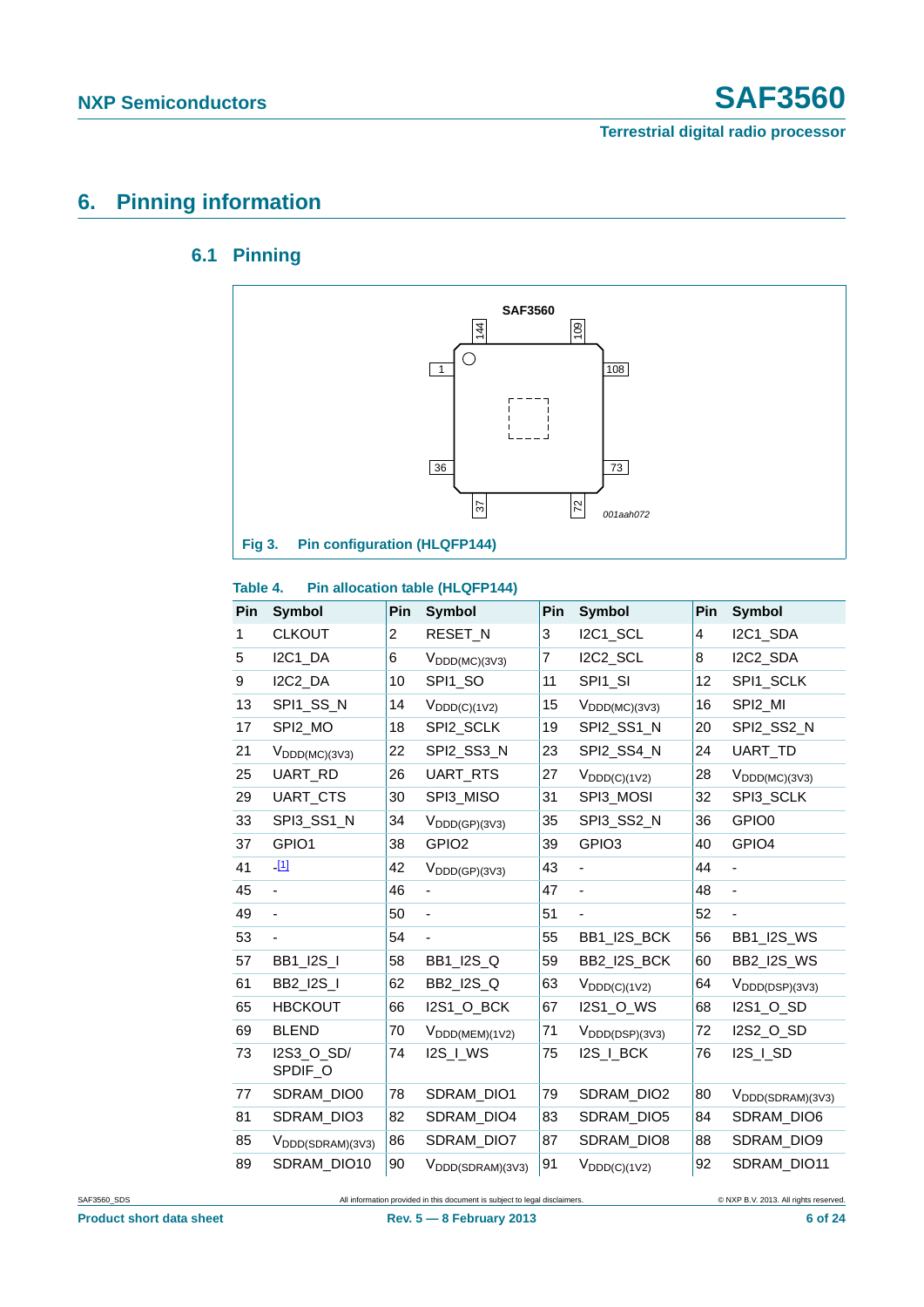| Pin | <b>Symbol</b>                             | Pin | Symbol                                    | <b>Pin</b> | Symbol                                    | Pin | <b>Symbol</b>                             |
|-----|-------------------------------------------|-----|-------------------------------------------|------------|-------------------------------------------|-----|-------------------------------------------|
| 93  | SDRAM_DIO12                               | 94  | SDRAM_DIO13                               | 95         | SDRAM_DIO14                               | 96  | $V_{\text{DDD}(\text{SDRAM})(3\sqrt{3})}$ |
| 97  | SDRAM DIO15                               | 98  | SDRAM WE N                                | 99         | SDRAM DQM0                                | 100 | SDRAM_DQM1                                |
| 101 | $V_{\text{DDD}(\text{SDRAM})(3\vee3)}$    | 102 | $V_{\text{DDD}(\text{MEM}) (1 \vee 2)}$   | 103        | SDRAM_BA0                                 | 104 | SDRAM_BA1                                 |
| 105 | SDRAM_CS_N                                | 106 | SDRAM_RAS_N                               | 107        | $V_{\text{DDD}(\text{SDRAM})(3\sqrt{3})}$ | 108 | SDRAM_CAS_N                               |
| 109 | <b>SDRAM CLKE</b>                         | 110 | SDRAM_AO0                                 | 111        | SDRAM AO1                                 | 112 | $V_{\text{DDD}(\text{SDRAM})(3\sqrt{3})}$ |
| 113 | SDRAM_AO2                                 | 114 | SDRAM_AO3                                 | 115        | SDRAM AO4                                 | 116 | V <sub>DDD</sub> (SDRAM)(3V3)             |
| 117 | SDRAM_AO5                                 | 118 | SDRAM_AO6                                 | 119        | SDRAM_AO7                                 | 120 | SDRAM_AO8                                 |
| 121 | SDRAM_AO9                                 | 122 | $V_{\text{DDD}(\text{SDRAM})(3\sqrt{3})}$ | 123        | SDRAM_AO10                                | 124 | $V_{DDD(C)(1V2)}$                         |
| 125 | SDRAM AO11                                | 126 | SDRAM AO12                                | 127        | <b>SDRAM CLK</b>                          | 128 | SDRAM_CLKIN                               |
| 129 | $V_{\text{DDD}(\text{SDRAM})(3\sqrt{3})}$ | 130 | $V_{SS}$ $^{21}$                          | 131        | TRST_N                                    | 132 | <b>TCK</b>                                |
| 133 | TMS                                       | 134 | $V_{\text{DDD}(C)(1V2)}$                  | 135        | TDI                                       | 136 | <b>TDO</b>                                |
| 137 | $V_{SS}$ <sup>[2]</sup>                   | 138 | $V_{\text{DDD}(JTAG)(3V3)}$               | 139        | $V_{DDA(PLL)(1V2)}$                       | 140 | $V_{DDA(OSC)(1V2)}$                       |
| 141 | <b>XTALI</b>                              | 142 | <b>XTALO</b>                              | 143        | $V_{\text{DDD}(\text{MEM}) (1 \vee 2)}$   | 144 | $V_{SS}$ <sup>[2]</sup>                   |

#### **Table 4. Pin allocation table (HLQFP144)** *…continued*

<span id="page-6-0"></span>[1] See [Table 15](#page-13-0) for unused pins.

<span id="page-6-1"></span>[2] Global  $V_{SS}$  pin at backside contact.



#### **Table 5. Pin allocation table (LFBGA170)**

|              | Pin Symbol               |    | Pin Symbol                                  | <b>Pin</b> | Symbol              |     | Pin Symbol    |
|--------------|--------------------------|----|---------------------------------------------|------------|---------------------|-----|---------------|
| <b>Row A</b> |                          |    |                                             |            |                     |     |               |
| A3           | XTALI                    | A4 | XTALO                                       | A5         | $V_{DDA(PLL)(1V2)}$ | A6. | - TDI         |
| A7           | SDRAM CLKIN A8 SDRAM CLK |    |                                             | l A9       | $V_{DDD(C)(1V2)}$   |     | A10 SDRAM AO8 |
| A11          | SDRAM AO5                |    | A12 $V_{\text{DDD}(\text{SDRAM})(3\vee 3)}$ |            | A13 SDRAM AO4       |     |               |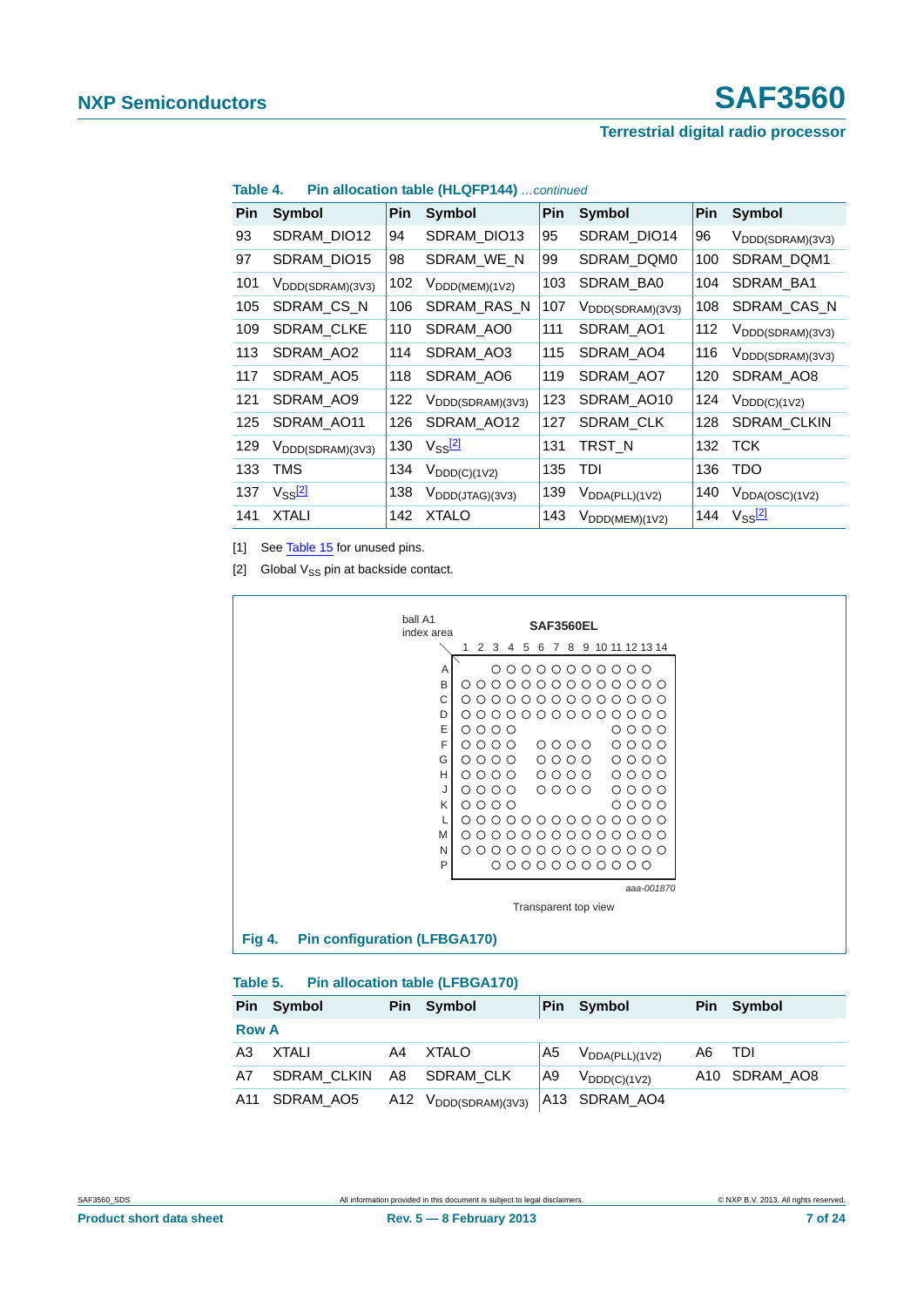# **NXP Semiconductors SAF3560**

#### **Terrestrial digital radio processor**

| Pin             | Symbol                        | Pin             | Symbol                                    | Pin                      | <b>Symbol</b>                 | Pin             | <b>Symbol</b>                 |
|-----------------|-------------------------------|-----------------|-------------------------------------------|--------------------------|-------------------------------|-----------------|-------------------------------|
| <b>Row B</b>    |                               |                 |                                           |                          |                               |                 |                               |
| <b>B1</b>       | RESET_N                       | <b>B2</b>       | <b>CLKOUT</b>                             | B <sub>3</sub>           | $V_{\text{DDD(MEM)}(1V2)}$    | <b>B4</b>       | $V_{SS}$                      |
| B5              | $V_{\text{DDD(JTAG)(3V3)}}$   | B <sub>6</sub>  | $V_{DDD(C)(1V2)}$                         | B7                       | TRST_N                        | B8              | $V_{SS}$                      |
| B <sub>9</sub>  | SDRAM_AO10                    | <b>B10</b>      | SDRAM_AO7                                 | <b>B11</b>               | $V_{SS}$                      | <b>B12</b>      | SDRAM_AO3                     |
| <b>B13</b>      | SDRAM_AO2                     | B14             | $V_{\text{DDD}(\text{SDRAM})(3\sqrt{3})}$ |                          |                               |                 |                               |
| <b>Row C</b>    |                               |                 |                                           |                          |                               |                 |                               |
| C <sub>1</sub>  | I2C1_DA                       | C <sub>2</sub>  | I2C1_SDA                                  | C <sub>3</sub>           | I2C1_SCL                      | C <sub>4</sub>  | $V_{DDA(OSC)(1V2)}$           |
| C5              | <b>V<sub>SS</sub></b>         | C6              | <b>TMS</b>                                | C7                       | $V_{SS}$                      | C <sub>8</sub>  | SDRAM_AO12                    |
| C9              | V <sub>DDD</sub> (SDRAM)(3V3) |                 | $C10$ $V_{SS}$                            | C11                      | SDRAM_AO1                     | C <sub>12</sub> | SDRAM_AO0                     |
| C <sub>13</sub> | V <sub>SS</sub>               |                 | C14 SDRAM_CLKE                            |                          |                               |                 |                               |
| <b>Row D</b>    |                               |                 |                                           |                          |                               |                 |                               |
| D <sub>1</sub>  | I2C2_DA                       | D <sub>2</sub>  | I2C2_SDA                                  | D <sub>3</sub>           | I2C2_SCL                      | D4              | $V_{\text{DDD}(MC)(3V3)}$     |
| D <sub>5</sub>  | <b>TDO</b>                    | D <sub>6</sub>  | <b>TCK</b>                                | D7                       | V <sub>DDD</sub> (SDRAM)(3V3) | D <sub>8</sub>  | SDRAM_AO11                    |
| D <sub>9</sub>  | SDRAM_AO9                     | D <sub>10</sub> | SDRAM_AO6                                 | D11                      | SDRAM_CS_N                    | D <sub>12</sub> | SDRAM_RAS_N                   |
| D13             | V <sub>DDD</sub> (SDRAM)(3V3) |                 | D14 SDRAM_CAS_N                           |                          |                               |                 |                               |
| <b>Row E</b>    |                               |                 |                                           |                          |                               |                 |                               |
| E1              | SPI1_SS_N                     | E <sub>2</sub>  | SPI1_SCLK                                 | E <sub>3</sub>           | SPI1_SI                       | E <sub>4</sub>  | SPI1_SO                       |
| E <sub>11</sub> | $V_{\text{DDD(MEM)}(1V2)}$    | E12             | SDRAM_BA0                                 | E13                      | SDRAM_BA1                     |                 | $E14$ $V_{SS}$                |
| <b>Row F</b>    |                               |                 |                                           |                          |                               |                 |                               |
| F <sub>1</sub>  | SPI2_SCLK                     | F <sub>2</sub>  | SPI2_MO                                   | F3                       | SPI2_MI                       | F <sub>4</sub>  | $V_{\mathsf{DDD}(C)(1V2)}$    |
| F <sub>6</sub>  | $V_{SS}$                      | F7              | V <sub>SS</sub>                           | F <sub>8</sub>           | $V_{SS}$                      | F <sub>9</sub>  | $V_{SS}$                      |
| F11             | V <sub>SS</sub>               | F12             | SDRAM_DIO14                               | F <sub>13</sub>          | SDRAM_DQM1                    | F14             | V <sub>DDD</sub> (SDRAM)(3V3) |
| <b>Row G</b>    |                               |                 |                                           |                          |                               |                 |                               |
| G <sub>1</sub>  | SPI2_SS4_N                    | G <sub>2</sub>  | SPI2_SS3_N                                | G <sub>3</sub>           | SPI2_SS2_N                    | G4              | SPI2_SS1_N                    |
| G <sub>6</sub>  | <b>V<sub>SS</sub></b>         | G7              | V <sub>SS</sub>                           | G8                       | $V_{SS}$                      | G9              | $V_{SS}$                      |
| G11             | SDRAM_DQM0                    |                 | G12 V <sub>DDD</sub> (SDRAM)(3V3)         | G13                      | SDRAM_DIO15                   | G14             | SDRAM_DIO11                   |
| <b>Row H</b>    |                               |                 |                                           |                          |                               |                 |                               |
| H1              | UART_CTS                      | H2              | UART_RTS                                  | H <sub>3</sub>           | UART_RD                       | H4              | UART_TD                       |
| H6              | $V_{SS}$                      | H7              | $V_{SS}$                                  | H8                       | $V_\mathsf{SS}$               | H9              | $V_\mathsf{SS}$               |
| H <sub>11</sub> | SDRAM_WE_N                    |                 | H12 SDRAM_DIO12                           | H <sub>13</sub> $V_{SS}$ |                               |                 | H14 SDRAM DIO13               |
| <b>Row J</b>    |                               |                 |                                           |                          |                               |                 |                               |
| J1              | $V_{DDD(C)(1V2)}$             | J2              | $V_{\text{DDD}(MC)(3V3)}$                 | J3                       | $V_{\text{DDD}(MC)(3V3)}$     | J4              | $V_{DDD(MC)(3V3)}$            |
| J6              | $V_{SS}$                      | J7              | $V_{SS}$                                  | J8                       | $V_{SS}$                      | J9              | $V_{SS}$                      |
| J11             | $V_{SS}$                      | J12             | SDRAM_DIO10                               | J13                      | V <sub>DDD(SDRAM)</sub> (3V3) | J14             | $V_{DDD(C)(1V2)}$             |
| <b>Row K</b>    |                               |                 |                                           |                          |                               |                 |                               |
| K1              | SPI3_SS1_N                    | K2              | SPI3_SCLK                                 | K3                       | SPI3_MOSI                     | K4              | SPI3_MISO                     |
| K11             | I2S_I_SD                      | K12             | V <sub>DDD</sub> (SDRAM)(3V3)             | K13                      | SDRAM_DIO6                    | K14             | SDRAM_DIO9                    |

#### **Table 5. Pin allocation table (LFBGA170)**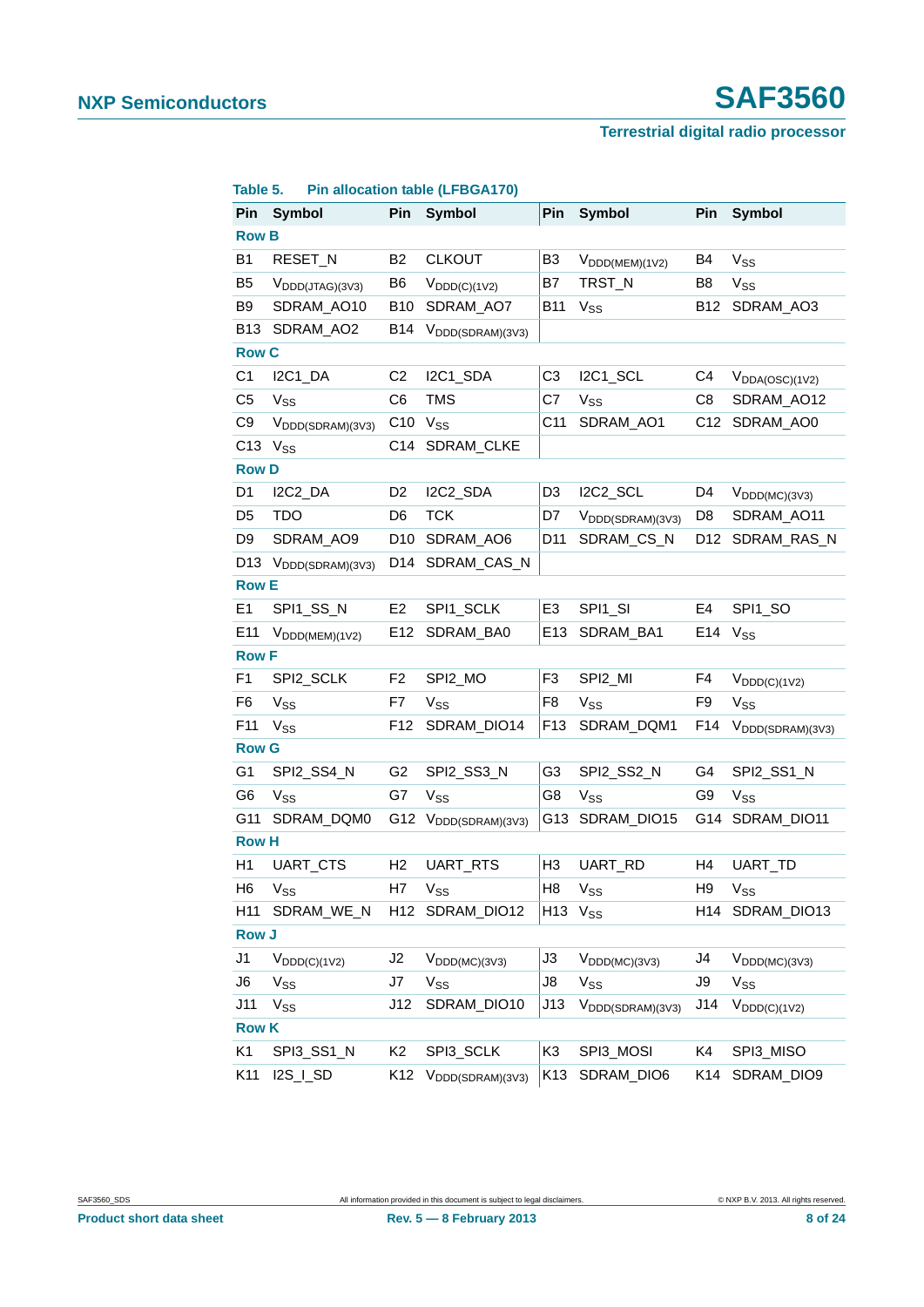| Pin             | <b>Symbol</b>                        | <b>Pin</b>      | Symbol                            | <b>Pin</b>      | <b>Symbol</b>                        | Pin             | <b>Symbol</b>                     |
|-----------------|--------------------------------------|-----------------|-----------------------------------|-----------------|--------------------------------------|-----------------|-----------------------------------|
| <b>Row L</b>    |                                      |                 |                                   |                 |                                      |                 |                                   |
| L1              | GPIO <sub>0</sub>                    | L2              | GPIO1                             | L <sub>3</sub>  | $V_{\text{DDD}(\text{GP})(3\vee 3)}$ | L4              | SPI3_SS2_N                        |
| L <sub>5</sub>  | <u>-[1]</u>                          | L <sub>6</sub>  |                                   | L7              | BB1_I2S_BCK                          | L8              | BB2_I2S_BCK                       |
| L9              | <b>BLEND</b>                         | L10             | $V_{\text{DDD}(\text{DSP})}(3V3)$ | L11             | I2S_I_BCK                            | L12             | SDRAM_DIO2                        |
| L <sub>13</sub> | SDRAM_DIO5                           | L14             | SDRAM_DIO8                        |                 |                                      |                 |                                   |
| <b>Row M</b>    |                                      |                 |                                   |                 |                                      |                 |                                   |
| M <sub>1</sub>  | $V_{\text{DDD}(\text{GP})(3\vee 3)}$ | M <sub>2</sub>  | GPIO <sub>2</sub>                 | MЗ              | GPIO <sub>3</sub>                    | M4              | GPIO <sub>4</sub>                 |
| M <sub>5</sub>  |                                      | M <sub>6</sub>  |                                   | M7              | <b>BB1_I2S_WS</b>                    | M8              | <b>BB2_I2S_WS</b>                 |
| M9              | <b>I2S1_O_WS</b>                     | M <sub>10</sub> | <b>HBCKOUT</b>                    | M11             | $IZS_l_WS$                           |                 | M12 SDRAM_DIO1                    |
|                 | $M13$ $V_{SS}$                       |                 | M14 SDRAM_DIO7                    |                 |                                      |                 |                                   |
| <b>Row N</b>    |                                      |                 |                                   |                 |                                      |                 |                                   |
| N <sub>1</sub>  | $\overline{\phantom{m}}$             | N <sub>2</sub>  | $\blacksquare$                    | N3              | $\overline{\phantom{a}}$             | N4              | $\blacksquare$                    |
| N <sub>5</sub>  |                                      | N <sub>6</sub>  | ä,                                | N7              | <b>BB1_I2S_I</b>                     | N <sub>8</sub>  | <b>BB2_I2S_I</b>                  |
| N <sub>9</sub>  | I2S1_O_SD                            | N <sub>10</sub> | $V_{\text{DDD}(MEM)(1V2)}$        | N <sub>11</sub> | I2S3_O_SD/<br>SPDIF_O                | $N12$ $V_{SS}$  |                                   |
| N <sub>13</sub> | SDRAM DIO4                           |                 | N14 V <sub>DDD</sub> (SDRAM)(3V3) |                 |                                      |                 |                                   |
| <b>Row P</b>    |                                      |                 |                                   |                 |                                      |                 |                                   |
| P <sub>3</sub>  |                                      | P <sub>4</sub>  | ä,                                | P <sub>5</sub>  | ä,                                   | P <sub>6</sub>  | $V_{\text{DDD}(C)(1V2)}$          |
| P7              | BB1_I2S_Q                            | P8              | BB2_I2S_Q                         | P9              | 12S1_O_BCK                           | P <sub>10</sub> | $V_{\text{DDD}(\text{DSP})(3V3)}$ |
| P <sub>11</sub> | I2S2_O_SD                            | P <sub>12</sub> | SDRAM_DIO0                        | P <sub>13</sub> | SDRAM_DIO3                           |                 |                                   |

#### **Table 5. Pin allocation table (LFBGA170)**

<span id="page-8-0"></span>[1] See [Table 15](#page-13-0) for unused pins.

# <span id="page-8-1"></span>**6.2 Pin description**

#### **Table 6. Pin description overview**

| <b>Pin category</b>                             | <b>Details</b>                                     | <b>Table number</b> |
|-------------------------------------------------|----------------------------------------------------|---------------------|
| Power supply pins                               | analog and digital supply pins                     | Table 7             |
| Baseband interface pins                         | baseband and audio pins (I <sup>2</sup> S-bus)     | Table 8             |
| Generic interface pins                          | GPIO and SPI3 pins                                 | Table 9             |
| SDRAM interface pins                            | data, address and control pins                     | Table 10            |
| Serial NOR-Flash interface pins                 | SPI2 pins                                          | Table 11            |
| External host microcontroller<br>interface pins | SPI1, I2C1, I2C2, UART, CLKOUT<br>and RESET_N pins | Table 12            |
| JTAG interface pins                             | JTAG pins                                          | Table 13            |
| Crystal oscillator pins                         | XTALI and XTALO pins                               | Table 14            |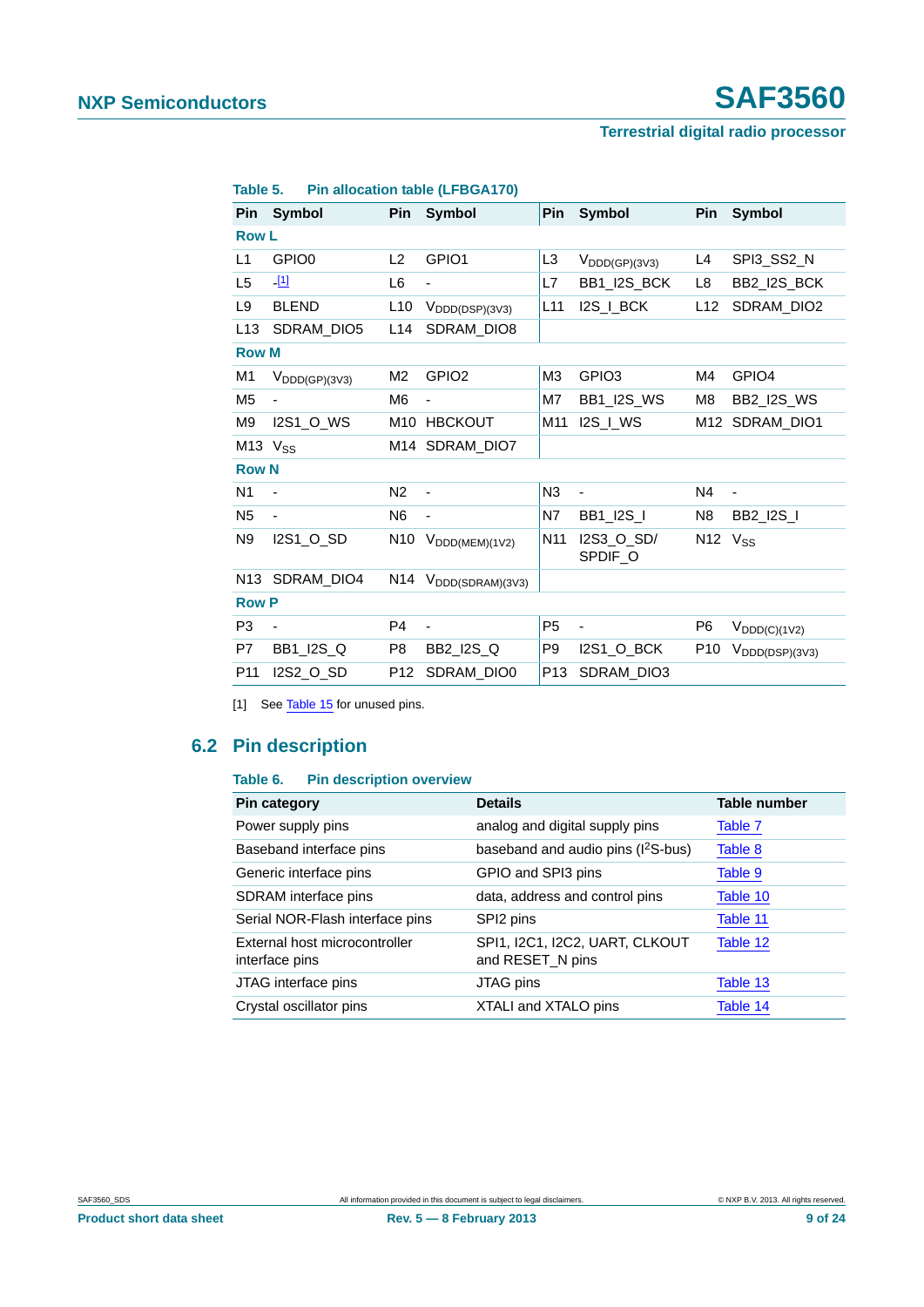| <b>Symbol</b>                           | Pin                                                   |                                                                                                                 |   | Type <sup>[1]</sup> Description                |
|-----------------------------------------|-------------------------------------------------------|-----------------------------------------------------------------------------------------------------------------|---|------------------------------------------------|
|                                         | HLQFP144                                              | LFBGA170                                                                                                        |   |                                                |
| <b>Global ground supply</b>             |                                                       |                                                                                                                 |   |                                                |
| $V_{SS}$                                | 130, 137, 144 and<br>backside contact                 | B4, B8, B11, C5, C7, C10,<br>C13, E14, F6 to F9, F11,<br>G6 to G9, H6 to H9, H13,<br>J6 to J9, J11, N12 and M13 | G | analog and digital global ground supply        |
| <b>Analog supplies</b>                  |                                                       |                                                                                                                 |   |                                                |
| $V_{DDA(OSC)(1V2)}$                     | 140                                                   | C4                                                                                                              | P | oscillator analog supply voltage (1.2 V)       |
| $V_{DDA(PLL)(1V2)}$                     | 139                                                   | A5                                                                                                              | P | PLL analog supply voltage (1.2 V)              |
| <b>Digital supplies</b>                 |                                                       |                                                                                                                 |   |                                                |
| $V_{DDD(C)(1V2)}$                       | and 134                                               | 14, 27, 63, 91, 124 A9, B6, F4, J1, J14 and P6                                                                  | P | core digital supply voltage (1.2 V)            |
| $V_{\text{DDD}(\text{GP})(3\vee 3)}$    | 34 and 42                                             | L3 and M1                                                                                                       | P | general purpose digital supply voltage (3.3 V) |
| $V_{\text{DDD}(\text{DSP})(3V3)}$       | 64 and 71                                             | L10 and P10                                                                                                     | P | DSP digital supply voltage (3.3 V)             |
| $V_{\text{DDD(JTAG)(3V3)}}$             | 138                                                   | B <sub>5</sub>                                                                                                  | P | JTAG digital supply voltage (3.3 V)            |
| $V_{\text{DDD}(MC)(3V3)}$               | 6, 15, 21 and 28                                      | D4, J2, J3 and J4,                                                                                              | P | microcontroller digital supply voltage (3.3 V) |
| $V_{\text{DDD}(\text{SDRAM})(3\vee 3)}$ | 80, 85, 90, 96,<br>101, 107, 112, 116,<br>122 and 129 | A12, B14, C9, D7, D13, F14,<br>G12, J13, K12 and N14,                                                           | P | SDRAM digital supply voltage (3.3 V)           |
| $V_{\text{DDD(MEM)}(1V2)}$              | 70, 102 and 143                                       | <b>B3, E11 and N10</b>                                                                                          | P | memory digital supply voltage (1.2 V)          |

#### <span id="page-9-0"></span>**Table 7. Pin description (power supplies)**

<span id="page-9-2"></span>[1] [Table 16](#page-13-3) defines the pin type.

#### <span id="page-9-1"></span>**Table 8. Pin description (baseband interface)**

| Symbol                    | Pin      |                 | Type <sup>[1]</sup> | <b>Description</b>                                                                                                              |
|---------------------------|----------|-----------------|---------------------|---------------------------------------------------------------------------------------------------------------------------------|
|                           | HLQFP144 | LFBGA170        |                     |                                                                                                                                 |
| <b>Baseband interface</b> |          |                 |                     |                                                                                                                                 |
| BB1_I2S_BCK               | 55       | L7              | IOZU-H              | bit clock input and output of first baseband interface                                                                          |
| <b>BB1_I2S_I</b>          | 57       | N7              | IZU-H               | I data input line of first baseband interface                                                                                   |
| <b>BB1_I2S_Q</b>          | 58       | P7              | IZU-H               | Q data input line of first baseband interface                                                                                   |
| BB1_I2S_WS                | 56       | M7              | IOZU-H              | word select input and output line of first baseband interface                                                                   |
| <b>BLEND</b>              | 69       | L9              | OL                  | blend indicator output,<br>HIGH = digital audio / LOW = analog radio $\frac{[2]}{[2]}$                                          |
| BB2_I2S_BCK               | 59       | L8              | <b>IOZU-H</b>       | bit clock input and output of second baseband interface                                                                         |
| <b>BB2_I2S_I</b>          | 61       | N <sub>8</sub>  | IZU-H               | I data input line of second baseband interface                                                                                  |
| BB2_I2S_Q                 | 62       | P <sub>8</sub>  | IZU-H               | Q data input line of second baseband interface                                                                                  |
| <b>BB2 I2S WS</b>         | 60       | M <sub>8</sub>  | IOZU-H              | word select input and output line of second baseband interface                                                                  |
| <b>Audio interface</b>    |          |                 |                     |                                                                                                                                 |
| <b>HBCKOUT</b>            | 65       | M <sub>10</sub> | <b>IOZU</b>         | high-speed bit clock output <sup>[3]</sup>                                                                                      |
| I2S_I_BCK                 | 75       | L11             | IOZU-H              | bit clock input and output line of $12S-bus$ input interface                                                                    |
| I2S_I_SD                  | 76       | K11             | IZU-H               | serial data input line of I <sup>2</sup> S-bus input interface                                                                  |
| I2S_I_WS                  | 74       | M11             | <b>IOZU-H</b>       | word select input and output line of I <sup>2</sup> S-bus input interface                                                       |
| I2S3 O SD/<br>SPDIF_O     | 73       | N <sub>11</sub> | OL                  | serial data output line of third I <sup>2</sup> S-bus output interface;<br>in alternative Sony/Philips digital output interface |
| SAF3560 SDS               |          |                 |                     | All information provided in this document is subject to legal disclaimers.<br>© NXP B.V. 2013. All rights reserved.             |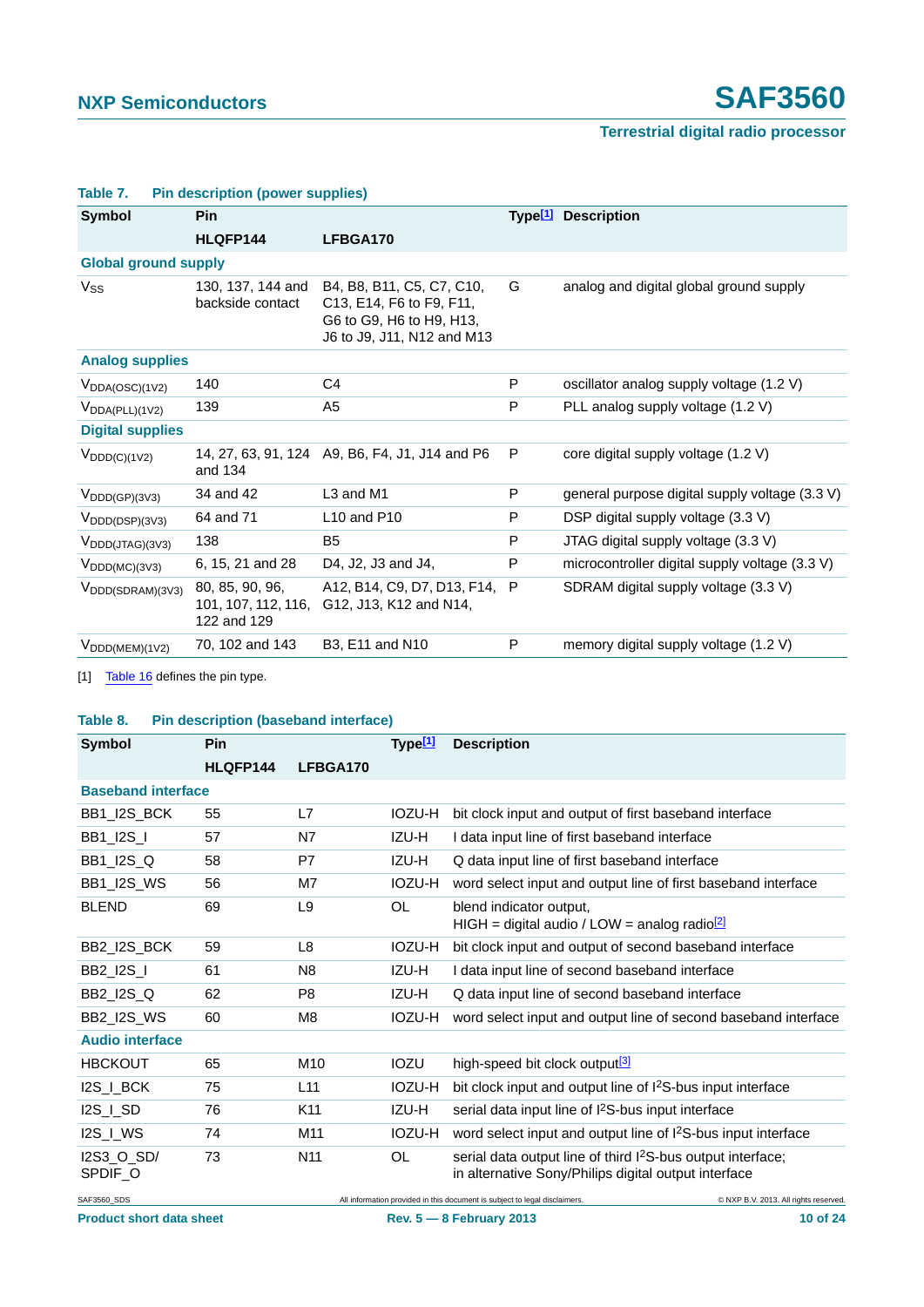| .                           |          | $\blacksquare$      |                    |                                                                                     |
|-----------------------------|----------|---------------------|--------------------|-------------------------------------------------------------------------------------|
| <b>Symbol</b><br><b>Pin</b> |          | Type <sup>[1]</sup> | <b>Description</b> |                                                                                     |
|                             | HLQFP144 | LFBGA170            |                    |                                                                                     |
| <b>I2S2 O SD</b>            | 72       | P <sub>11</sub>     | OL.                | serial data output line of second I <sup>2</sup> S-bus output interface             |
| I2S1 O BCK                  | 66       | P9                  | IOZU-H             | bit clock input and output line of first I <sup>2</sup> S-bus output interface      |
| <b>I2S1 O SD</b>            | 68       | N9                  | OL                 | serial data output line of first I <sup>2</sup> S-bus output interface              |
| <b>I2S1_O_WS</b>            | 67       | M <sub>9</sub>      | IOZU-H             | word select input and output line of first I <sup>2</sup> S-bus output<br>interface |

#### **Table 8. Pin description (baseband interface)** *…continued*

<span id="page-10-2"></span>[1] [Table 16](#page-13-3) defines the pin type.

<span id="page-10-3"></span>[2] Required for seamless switching between digital and analog AM/FM modes in HD Radio applications under bad reception conditions.

<span id="page-10-4"></span>[3]  $256 \times f_S$  output, required by some external DACs.

#### <span id="page-10-0"></span>**Table 9. Pin description (generic tuner interface)**

| Symbol                | <b>Pin</b> |                | Type <sup>[1]</sup> | <b>Description</b>                                                     |
|-----------------------|------------|----------------|---------------------|------------------------------------------------------------------------|
|                       | HLQFP144   | LFBGA170       |                     |                                                                        |
| <b>GPIO</b> interface |            |                |                     |                                                                        |
| GPIO4                 | 40         | M4             | IOZU                | general-purpose input and output port 4                                |
| GPIO <sub>3</sub>     | 39         | M <sub>3</sub> | <b>IOZU</b>         | general-purpose input and output port 3                                |
| GPIO <sub>2</sub>     | 38         | M <sub>2</sub> | IOZU                | general-purpose input and output port 2                                |
| GPIO1                 | 37         | L2             | <b>IOZU</b>         | general-purpose input and output port 1                                |
| GPIO0                 | 36         | L1             | <b>IOZU</b>         | general-purpose input and output port 0                                |
| <b>SPI3 interface</b> |            |                |                     |                                                                        |
| SPI3 MISO             | 30         | K4             | IOZU-H              | master input, slave output of third SPI interface                      |
| SPI3 MOSI             | 31         | K <sub>3</sub> | IOZU-H              | master output, slave input of third SPI interface                      |
| SPI3 SCLK             | 32         | K2             | IOZU-H              | serial clock input and output of third SPI interface                   |
| SPI3 SS1 N            | 33         | K <sub>1</sub> | IOZU-H              | slave select 1 input and output of third SPI interface<br>(active LOW) |
| SPI3_SS2_N            | 35         | L4             | OZU                 | slave select 2 output of third SPI interface (active LOW)              |

<span id="page-10-5"></span>[1] [Table 16](#page-13-3) defines the pin type.

#### <span id="page-10-1"></span>**Table 10. Pin description (SDRAM interface)**

| <b>Symbol</b>                   | Pin      |                 | Type[1]    | <b>Description</b>           |
|---------------------------------|----------|-----------------|------------|------------------------------|
|                                 | HLQFP144 | LFBGA170        |            |                              |
| Data input and output interface |          |                 |            |                              |
| SDRAM DIO15                     | 97       | G <sub>13</sub> | IOL        | data input and output bit 15 |
| SDRAM DIO14                     | 95       | F <sub>12</sub> | <b>IOL</b> | data input and output bit 14 |
| SDRAM DIO13                     | 94       | H <sub>14</sub> | <b>IOL</b> | data input and output bit 13 |
| SDRAM_DIO12                     | 93       | H <sub>12</sub> | <b>IOL</b> | data input and output bit 12 |
| SDRAM DIO11                     | 92       | G14             | <b>IOL</b> | data input and output bit 11 |
| SDRAM DIO10                     | 89       | J12             | <b>IOL</b> | data input and output bit 10 |
| SDRAM DIO9                      | 88       | K <sub>14</sub> | IOL        | data input and output bit 9  |
| SDRAM DIO8                      | 87       | L14             | <b>IOL</b> | data input and output bit 8  |
| SDRAM DIO7                      | 86       | M14             | <b>IOL</b> | data input and output bit 7  |

SAF3560\_SDS All information provided in this document is subject to legal disclaimers. © NXP B.V. 2013. All rights reserved.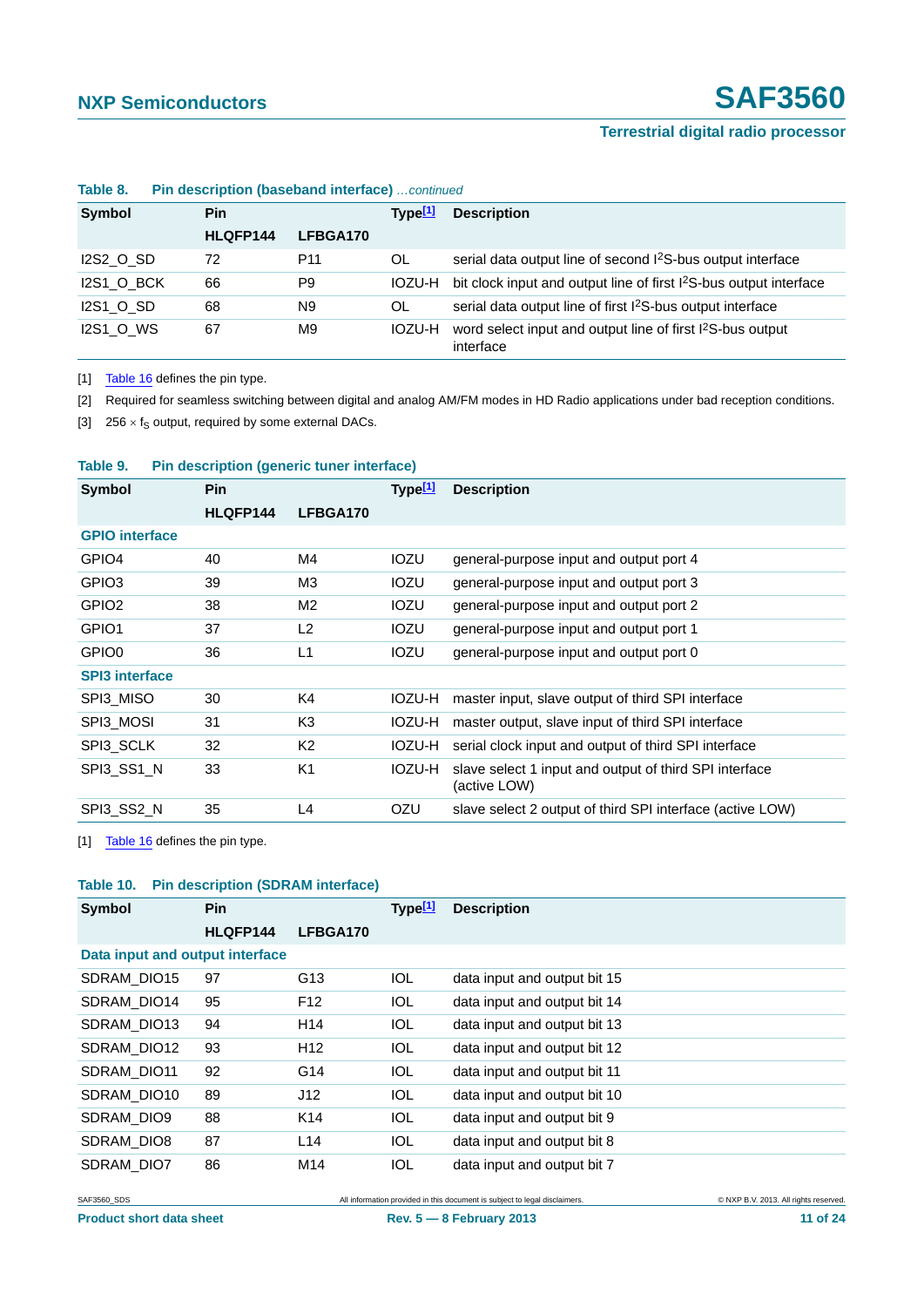# **NXP Semiconductors SAF3560**

#### **Terrestrial digital radio processor**

| TANIG TU.                       |            | <b>FIII GSCHAUL (SPINAIN INGHACE)</b> COMMIDEG |                     |                                             |
|---------------------------------|------------|------------------------------------------------|---------------------|---------------------------------------------|
| Symbol                          | <b>Pin</b> |                                                | Type <sub>[1]</sub> | <b>Description</b>                          |
|                                 | HLQFP144   | LFBGA170                                       |                     |                                             |
| SDRAM_DIO6                      | 84         | K <sub>13</sub>                                | <b>IOL</b>          | data input and output bit 6                 |
| SDRAM_DIO5                      | 83         | L13                                            | <b>IOL</b>          | data input and output bit 5                 |
| SDRAM_DIO4                      | 82         | N <sub>13</sub>                                | <b>IOL</b>          | data input and output bit 4                 |
| SDRAM_DIO3                      | 81         | P <sub>13</sub>                                | <b>IOL</b>          | data input and output bit 3                 |
| SDRAM_DIO2                      | 79         | L12                                            | <b>IOL</b>          | data input and output bit 2                 |
| SDRAM_DIO1                      | 78         | M12                                            | <b>IOL</b>          | data input and output bit 1                 |
| SDRAM_DIO0                      | 77         | P <sub>12</sub>                                | <b>IOL</b>          | data input and output bit 0                 |
| <b>Address output interface</b> |            |                                                |                     |                                             |
| SDRAM_AO12                      | 126        | C <sub>8</sub>                                 | OZU                 | address output bit 12                       |
| SDRAM_AO11                      | 125        | D8                                             | OZU                 | address output bit 11                       |
| SDRAM_AO10                      | 123        | B <sub>9</sub>                                 | OZU                 | address output bit 10                       |
| SDRAM_AO9                       | 121        | D9                                             | OZU                 | address output bit 9                        |
| SDRAM_AO8                       | 120        | A10                                            | OZU                 | address output bit 8                        |
| SDRAM_AO7                       | 119        | <b>B10</b>                                     | OZU                 | address output bit 7                        |
| SDRAM_AO6                       | 118        | D <sub>10</sub>                                | OZU                 | address output bit 6                        |
| SDRAM_AO5                       | 117        | A11                                            | OZU                 | address output bit 5                        |
| SDRAM_AO4                       | 115        | A <sub>13</sub>                                | OZU                 | address output bit 4                        |
| SDRAM_AO3                       | 114        | <b>B12</b>                                     | OZU                 | address output bit 3                        |
| SDRAM_AO2                       | 113        | <b>B13</b>                                     | OZU                 | address output bit 2                        |
| SDRAM_AO1                       | 111        | C <sub>11</sub>                                | OZU                 | address output bit 1                        |
| SDRAM_AO0                       | 110        | C <sub>12</sub>                                | OZU                 | address output bit 0                        |
| <b>Control interface</b>        |            |                                                |                     |                                             |
| SDRAM_BA1                       | 104        | E <sub>13</sub>                                | OZU                 | bit 1 of bank address output                |
| SDRAM_BA0                       | 103        | E <sub>12</sub>                                | OZU                 | bit 0 of bank address output                |
| SDRAM_CAS_N                     | 108        | D <sub>14</sub>                                | OZU                 | column address selector output (active LOW) |
| SDRAM_CLK                       | 127        | A <sub>8</sub>                                 | OZU                 | clock output                                |
| SDRAM_CLKE                      | 109        | C14                                            | OZU                 | clock enable output                         |
| SDRAM_CLKIN                     | 128        | A7                                             | IZU                 | clock input for resynchronization           |
| SDRAM CS_N                      | 105        | D <sub>11</sub>                                | OZU                 | chip select output (active LOW)             |
| SDRAM_DQM1                      | 100        | F <sub>13</sub>                                | OL                  | MSByte of data qualifier mask output        |
| SDRAM_DQM0                      | 99         | G11                                            | OL                  | LSByte of data qualifier mask output        |
| SDRAM_RAS_N                     | 106        | D <sub>12</sub>                                | OZU                 | row address selector output (active LOW)    |
| SDRAM_WE_N                      | 98         | H11                                            | OZU                 | write enable output (active LOW)            |

#### **Table 10. Pin description (SDRAM interface)** *…continued*

[1] [Table 16](#page-13-3) defines the pin type.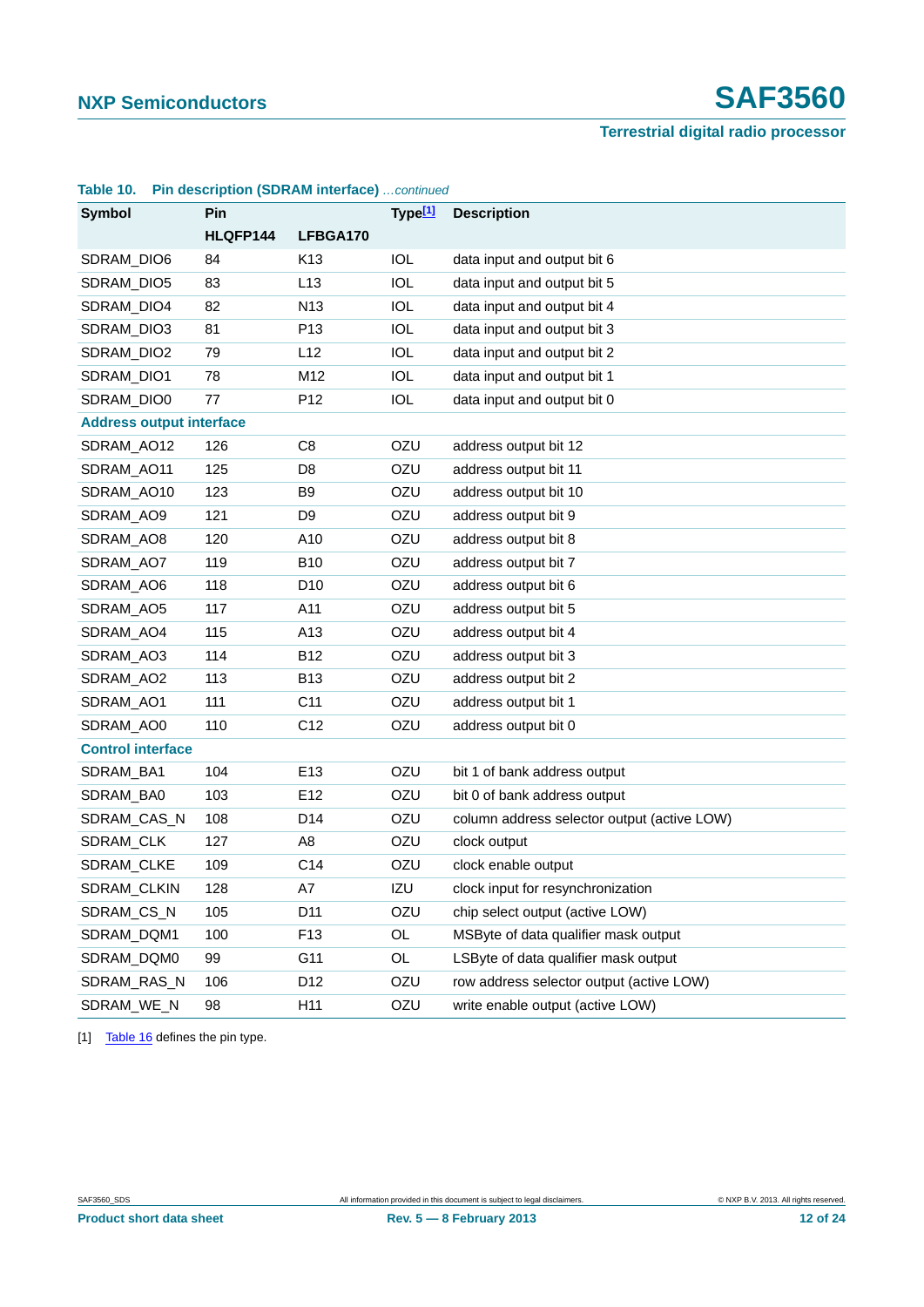| Symbol                | <b>Pin</b> |                | Type[1]    | <b>Description</b>                                         |  |  |
|-----------------------|------------|----------------|------------|------------------------------------------------------------|--|--|
|                       | HLQFP144   | LFBGA170       |            |                                                            |  |  |
| <b>SPI2</b> interface |            |                |            |                                                            |  |  |
| SPI2 MI               | 16         | F <sub>3</sub> | IZU        | master input of second SPI interface                       |  |  |
| SPI2 MO               | 17         | F <sub>2</sub> | OZD        | master output of second SPI interface                      |  |  |
| SPI2 SCLK             | 18         | F <sub>1</sub> | <b>OZU</b> | serial clock output of second SPI interface                |  |  |
| SPI2 SS1 N            | 19         | G4             | <b>OZU</b> | slave select 1 output of second SPI interface (active LOW) |  |  |
| SPI2 SS2 N            | 20         | G3             | OZU        | slave select 2 output of second SPI interface (active LOW) |  |  |
| SPI2 SS3 N            | 22         | G2             | <b>OZU</b> | slave select 3 output of second SPI interface (active LOW) |  |  |
| SPI2 SS4 N            | 23         | G <sub>1</sub> | OZU        | slave select 4 output of second SPI interface (active LOW) |  |  |

#### <span id="page-12-0"></span>**Table 11. Pin description (serial NOR-Flash interface)**

<span id="page-12-2"></span>[1] [Table 16](#page-13-3) defines the pin type.

<span id="page-12-1"></span>

| Table 12. Pin description (external host microcontroller interface) |
|---------------------------------------------------------------------|
|---------------------------------------------------------------------|

| Symbol<br><b>Pin</b>                              |          | Type[1]        | <b>Description</b> |                                                                                     |  |
|---------------------------------------------------|----------|----------------|--------------------|-------------------------------------------------------------------------------------|--|
|                                                   | HLQFP144 | LFBGA170       |                    |                                                                                     |  |
| <b>CLKOUT</b>                                     | 1        | B2             | <b>OL</b>          | clock output; clock source and clock frequency are<br>programmable through software |  |
| <b>RESET N</b>                                    | 2        | <b>B1</b>      | IZU-H              | master reset input from host microcontroller (active LOW)                           |  |
| I <sup>2</sup> C-bus interface (master and slave) |          |                |                    |                                                                                     |  |
| I2C2_DA                                           | 9        | D1             | IOZD-H             | data acknowledge input and output of the I <sup>2</sup> C-bus interface 2           |  |
| I2C2_SCL                                          | 7        | D3             | <b>IOZU</b>        | serial clock input and output of the I <sup>2</sup> C-bus interface 2               |  |
| I2C2_SDA                                          | 8        | D <sub>2</sub> | <b>IOZU</b>        | serial data input and output of the I <sup>2</sup> C-bus interface 2                |  |
| I2C1_DA                                           | 5        | C <sub>1</sub> | IOZD-H             | data acknowledge input and output of the I <sup>2</sup> C-bus interface 1           |  |
| I2C1_SCL                                          | 3        | C <sub>3</sub> | <b>IOZU</b>        | serial clock input and output of the I <sup>2</sup> C-bus interface 1               |  |
| I2C1 SDA                                          | 4        | C <sub>2</sub> | IOZU-H             | serial data input and output of the I <sup>2</sup> C-bus interface 1                |  |
| <b>SPI1 interface</b>                             |          |                |                    |                                                                                     |  |
| SPI1 SCLK                                         | 12       | E <sub>2</sub> | IZU-H              | serial clock input of first SPI interface                                           |  |
| SPI1_SI                                           | 11       | E <sub>3</sub> | IZU-H              | slave input of first SPI interface                                                  |  |
| SPI1 SO                                           | 10       | E4             | OL.                | slave output of first SPI interface                                                 |  |
| SPI1_SS_N                                         | 13       | E <sub>1</sub> | IZU-H              | slave select input of first SPI interface (active LOW)                              |  |
| <b>UART</b> interface                             |          |                |                    |                                                                                     |  |
| UART_CTS                                          | 29       | H1             | IZU                | UART clear-to-send signal input                                                     |  |
| UART RD                                           | 25       | H <sub>3</sub> | IZU                | UART receive data input                                                             |  |
| UART_RTS                                          | 26       | H <sub>2</sub> | OH.                | UART ready-to-send signal output                                                    |  |
| UART TD                                           | 24       | H4             | <b>OH</b>          | UART transmit data output                                                           |  |

<span id="page-12-3"></span>[1] [Table 16](#page-13-3) defines the pin type.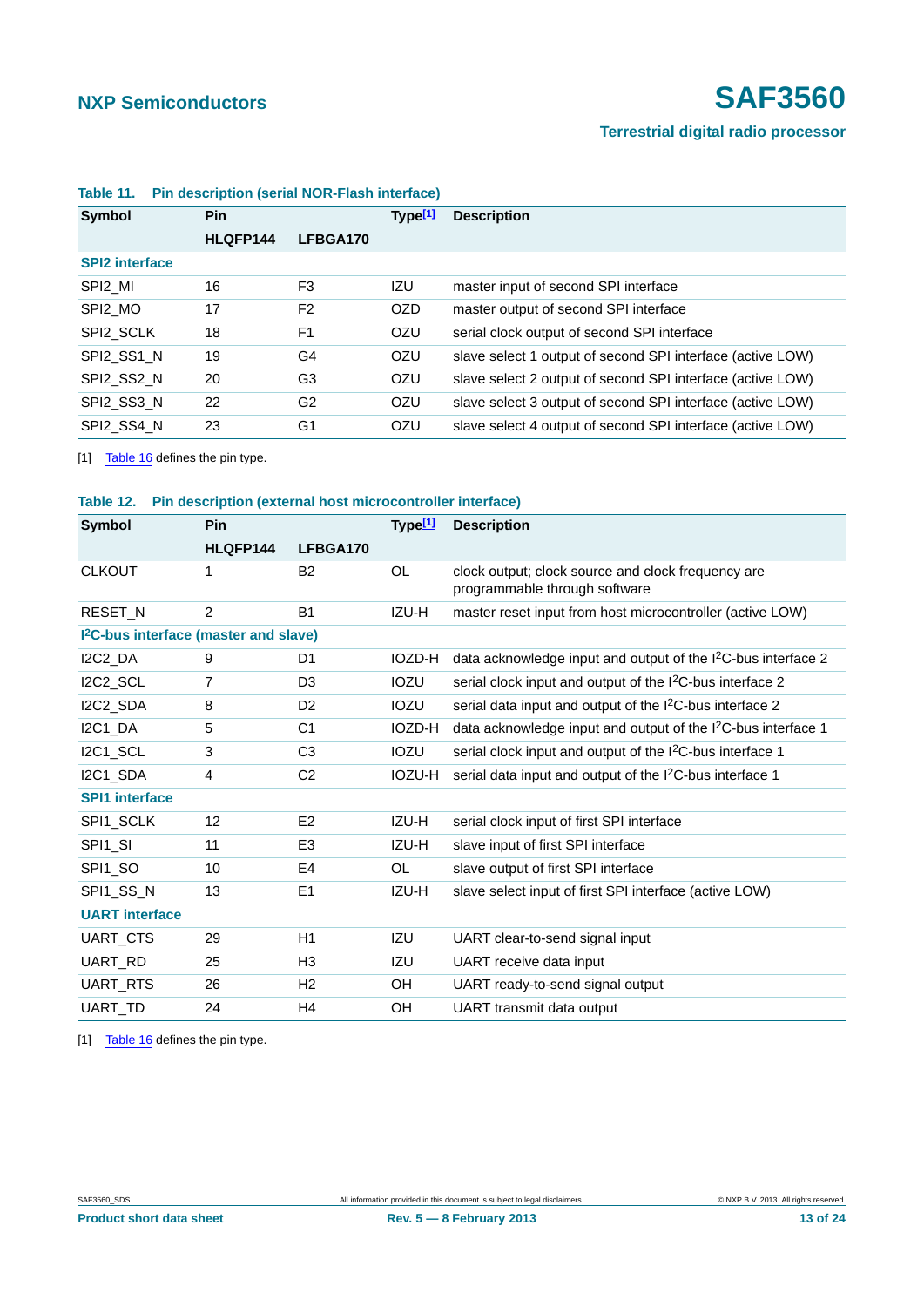| <b>Symbol</b><br><b>Pin</b> |          |          | Type[1] | <b>Description</b>                               |  |
|-----------------------------|----------|----------|---------|--------------------------------------------------|--|
|                             | HLQFP144 | LFBGA170 |         |                                                  |  |
| <b>TCK</b>                  | 132      | D6       | IZU     | test clock input                                 |  |
| <b>TDI</b>                  | 135      | A6       | IZU     | test serial data input                           |  |
| <b>TDO</b>                  | 136      | D5       | OL.     | test serial data output                          |  |
| <b>TMS</b>                  | 133      | C6       | IZU     | test mode select input                           |  |
| TRST_N                      | 131      | B7       | IZU     | test reset input; drive LOW for normal operating |  |

#### <span id="page-13-1"></span>**Table 13. Pin description (JTAG interface)**

<span id="page-13-4"></span>[1] [Table 16](#page-13-3) defines the pin type.

<span id="page-13-2"></span>

| Table 14. | <b>Pin description (crystal oscillator)</b> |  |  |
|-----------|---------------------------------------------|--|--|
|           |                                             |  |  |

| Symbol       | Pin             |                 | Tvpe <sup>[1]</sup> | <b>Description</b>               |
|--------------|-----------------|-----------------|---------------------|----------------------------------|
|              | <b>HLQFP144</b> | <b>LFBGA170</b> |                     |                                  |
| <b>XTALI</b> | 141             | A3              | AI                  | crystal oscillator analog input  |
| <b>XTALO</b> | 142             | A4              | AO.                 | crystal oscillator analog output |

<span id="page-13-5"></span>[1] [Table 16](#page-13-3) defines the pin type.

#### <span id="page-13-0"></span>**Table 15. Pin description (internally connected pins)**

| Symbol | <b>Pin</b>       |                                                                   | <b>Type</b> | <b>Description</b>               |
|--------|------------------|-------------------------------------------------------------------|-------------|----------------------------------|
|        | HLQFP144         | LFBGA170                                                          |             |                                  |
| i.c.   | -41.<br>43 to 54 | L5, L6, M5, M6, N1 to N6, $-$<br>P <sub>3</sub> to P <sub>5</sub> |             | internally connected; leave open |

#### <span id="page-13-3"></span>**Table 16. Pin type description**

| <b>Type</b> | <b>Description</b>                               | Unused pins <sup>[1]</sup>       |
|-------------|--------------------------------------------------|----------------------------------|
|             | <b>Generic pin types</b>                         |                                  |
| AI          | analog input pin                                 | always connect to quartz crystal |
| AO          | analog output pin                                | always connect to quartz crystal |
| G           | ground pin                                       | use all ground pins              |
| <b>IOL</b>  | digital input and output; drives LOW after reset | can be left open                 |
| <b>IOZD</b> | digital input and output pin with weak pull-down | can be left open                 |
| IOZU        | digital input and output pin with weak pull-up   | can be left open                 |
| IZU         | digital input pin with weak pull-up              | can be left open                 |
| <b>OH</b>   | digital output; drives HIGH after reset          | can be left open                 |
| OL.         | digital output; drives LOW after reset           | can be left open                 |
| <b>OZD</b>  | digital output pin with weak pull-down           | can be left open                 |
| OZU         | digital output pin with weak pull-up             | can be left open                 |
| P           | power supply pin                                 | use all power supply pins        |
|             | <b>Specific pin types</b>                        |                                  |
| -H          | pins with hysteresis                             | see generic types                |

<span id="page-13-6"></span>[1] Applications, which do not need all pins from SAF3560, can treat unused pins as indicated without damage or malfunction of the device.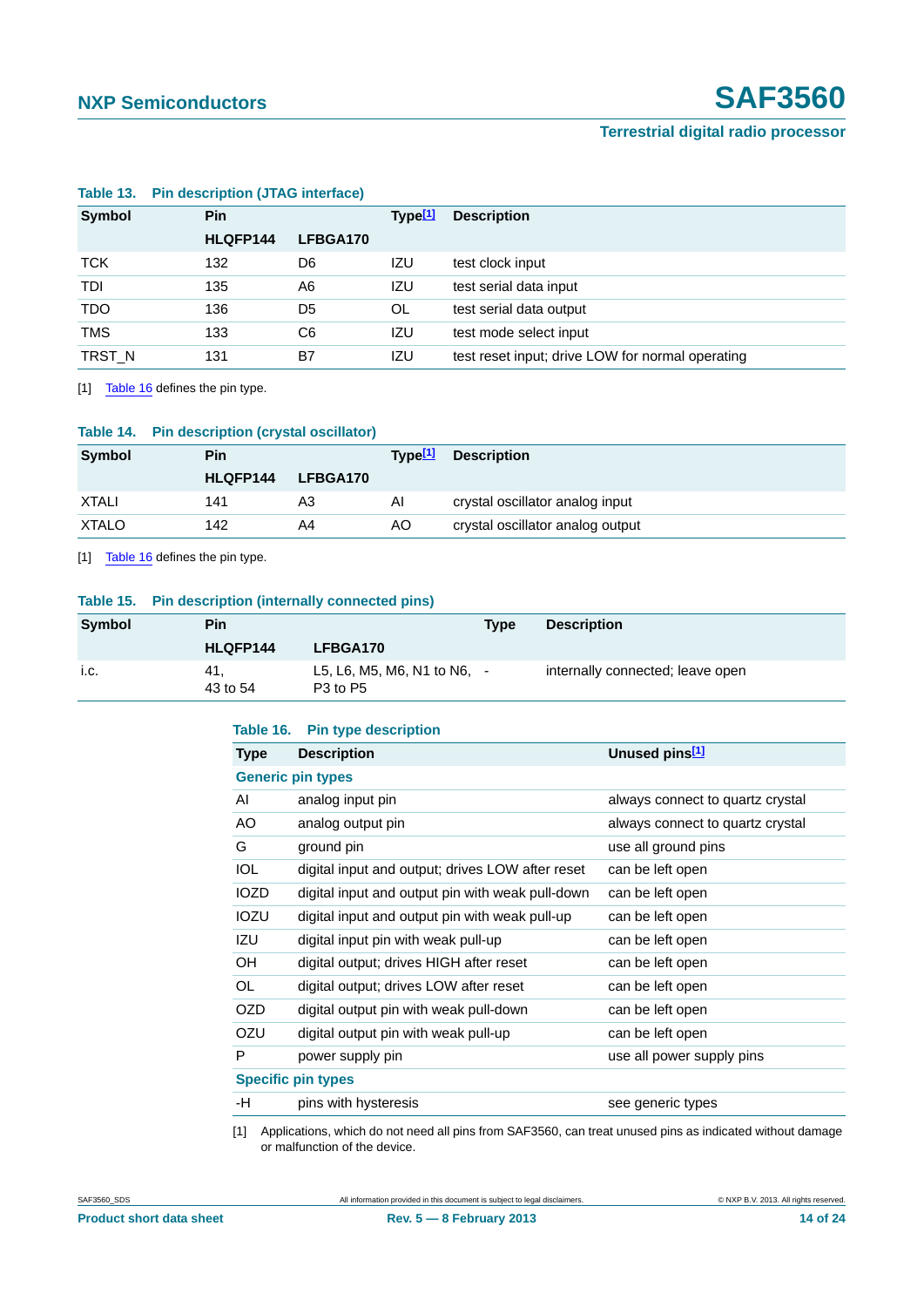# <span id="page-14-4"></span>**7. Limiting values**

#### **Table 17. Limiting values**

*In accordance with the Absolute Maximum Rating System (IEC 60134).*

| <b>Symbol</b>                           | <b>Parameter</b>                               | <b>Conditions</b>                                                          |             | Min                      | <b>Max</b> | <b>Unit</b>       |
|-----------------------------------------|------------------------------------------------|----------------------------------------------------------------------------|-------------|--------------------------|------------|-------------------|
| $V_{DDA(OSC)(1V2)}$                     | oscillator analog supply voltage (1.2 V)       |                                                                            |             | $-0.5$                   | $+1.7$     | V                 |
| $V_{DDA(PLL)(1V2)}$                     | PLL analog supply voltage (1.2 V)              |                                                                            |             | $-0.5$                   | $+1.7$     | V                 |
| $V_{\text{DDD}(C)(1V2)}$                | core digital supply voltage (1.2 V)            |                                                                            |             | $-0.5$                   | $+1.7$     | V                 |
| $V_{\text{DDD}(\text{GP})(3\vee 3)}$    | general purpose digital supply voltage (3.3 V) |                                                                            |             | $-0.5$                   | $+3.9$     | V                 |
| $V_{\text{DDD}(\text{DSP})}(3V3)$       | DSP digital supply voltage (3.3 V)             |                                                                            |             | $-0.5$                   | $+3.9$     | V                 |
| $V_{\text{DDD}(JTAG)(3V3)}$             | JTAG digital supply voltage (3.3 V)            |                                                                            |             | $-0.5$                   | $+3.9$     | V                 |
| $V_{\text{DDD}(MC)(3V3)}$               | microcontroller digital supply voltage (3.3 V) |                                                                            |             | $-0.5$                   | $+3.9$     | $\vee$            |
| $V_{\text{DDD}(\text{SDRAM})(3\vee 3)}$ | SDRAM digital supply voltage (3.3 V)           |                                                                            |             | $-0.5$                   | $+3.9$     | V                 |
| $V_{\text{DDD(MEM)(1V2)}}$              | memory digital supply voltage (1.2 V)          |                                                                            |             | $-0.5$                   | $+1.7$     | V                 |
| $T_{amb}$                               | ambient temperature                            |                                                                            |             | $-40$                    | $+85$      | $^{\circ}{\rm C}$ |
| $T_{\text{stg}}$                        | storage temperature                            |                                                                            |             | $-65$                    | $+150$     | $^\circ \text{C}$ |
| <b>VESD</b>                             | electrostatic discharge voltage                | human body model                                                           | $\boxed{1}$ | $\overline{\phantom{a}}$ | ±2000      | V                 |
|                                         |                                                | charged device model                                                       | $[2]$       |                          |            |                   |
|                                         |                                                | corner pins                                                                |             |                          | ±750       | V                 |
|                                         |                                                | other pins                                                                 |             |                          | ±500       | $\vee$            |
| $I_{\text{lu}}$                         | latch-up current                               | all supply voltages<br>below the maximum<br>values listed in this<br>table | $[2]$       | $-100$                   | $+100$     | mA                |

<span id="page-14-2"></span>[1] Class 2 according to *JEDEC JESD22-A114*.

<span id="page-14-3"></span>[2] According to *AEC-Q100-G*.

# <span id="page-14-5"></span>**8. Thermal characteristics**

The SAF3560 has no special thermal requirements. The backside contact of the HLQFP144 package is needed for electrical reasons. For soldering considerations, see [Section 10](#page-17-0).

| Table 18. Thermal characteristics           |                          |                       |      |
|---------------------------------------------|--------------------------|-----------------------|------|
| <b>Parameter</b>                            | <b>Conditions</b>        | Typ                   | Unit |
| thermal resistance from junction to ambient | in free air              |                       |      |
|                                             | HLQFP144                 | $\frac{[1][2]}{26.3}$ | K/W  |
|                                             | LBGA170 four-layer board | $\frac{11}{30}$       | K/W  |
|                                             |                          |                       |      |

<span id="page-14-0"></span>[1] The overall R<sub>th(j-a)</sub> is based on JEDEC conditions and can vary depending on the board layout. To minimize the effective R<sub>th(j-a)</sub>, all power and ground pins must be connected to the power and ground layers directly. An ample amount of copper area directly under the SAF3560 with a number of through-hole plating, which connect to the ground layer (four-layer board: second layer), can also reduce the effective  $R<sub>th(i-a)</sub>$ . In addition, the use of soldering glue with a high thermal conductance after curing is recommended.

<span id="page-14-1"></span>[2] Do not use any solder-stop varnish under the chip.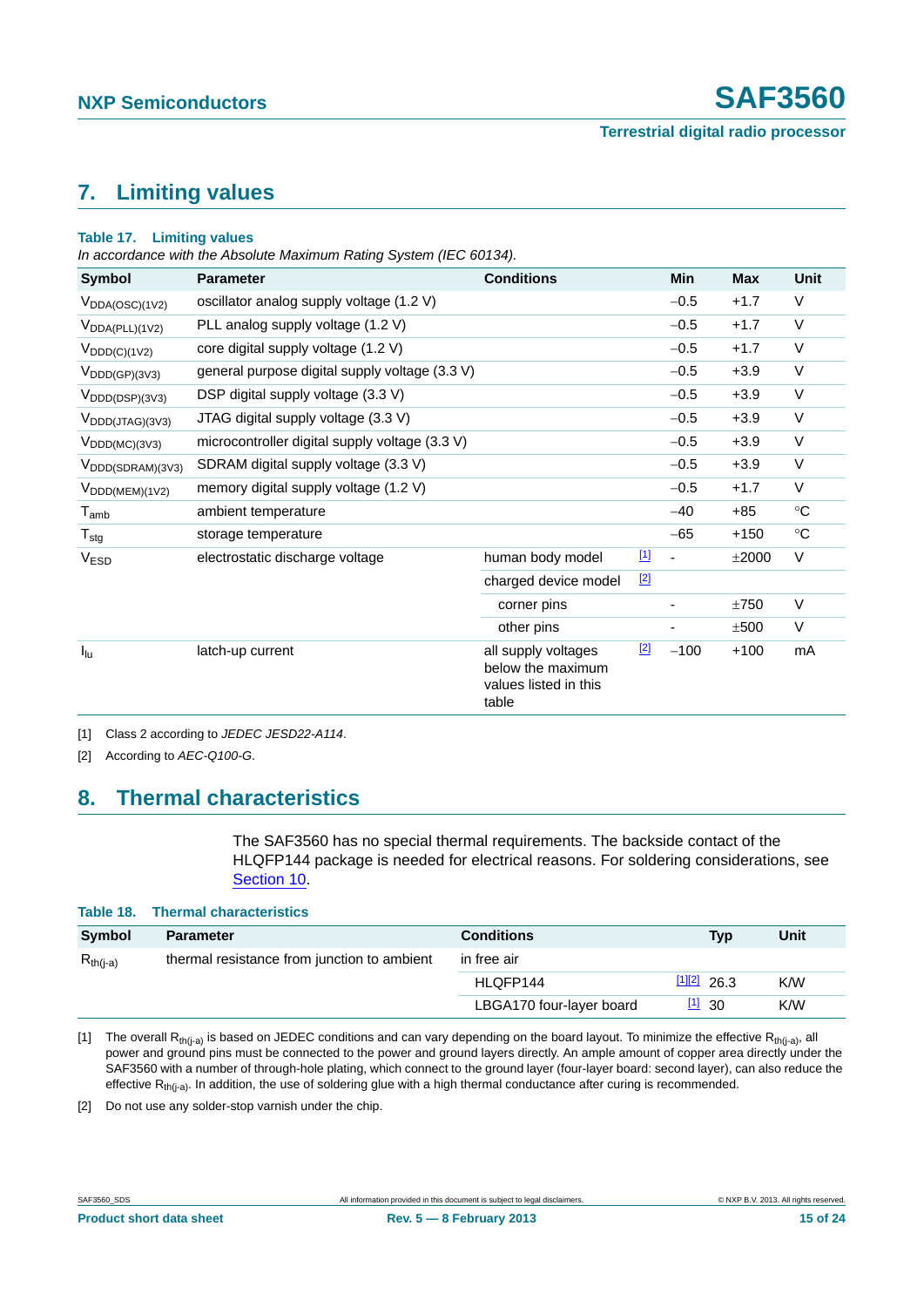# <span id="page-15-0"></span>**9. Package outline**



#### **Fig 5. Package outline SOT612-4 (HLQFP144)**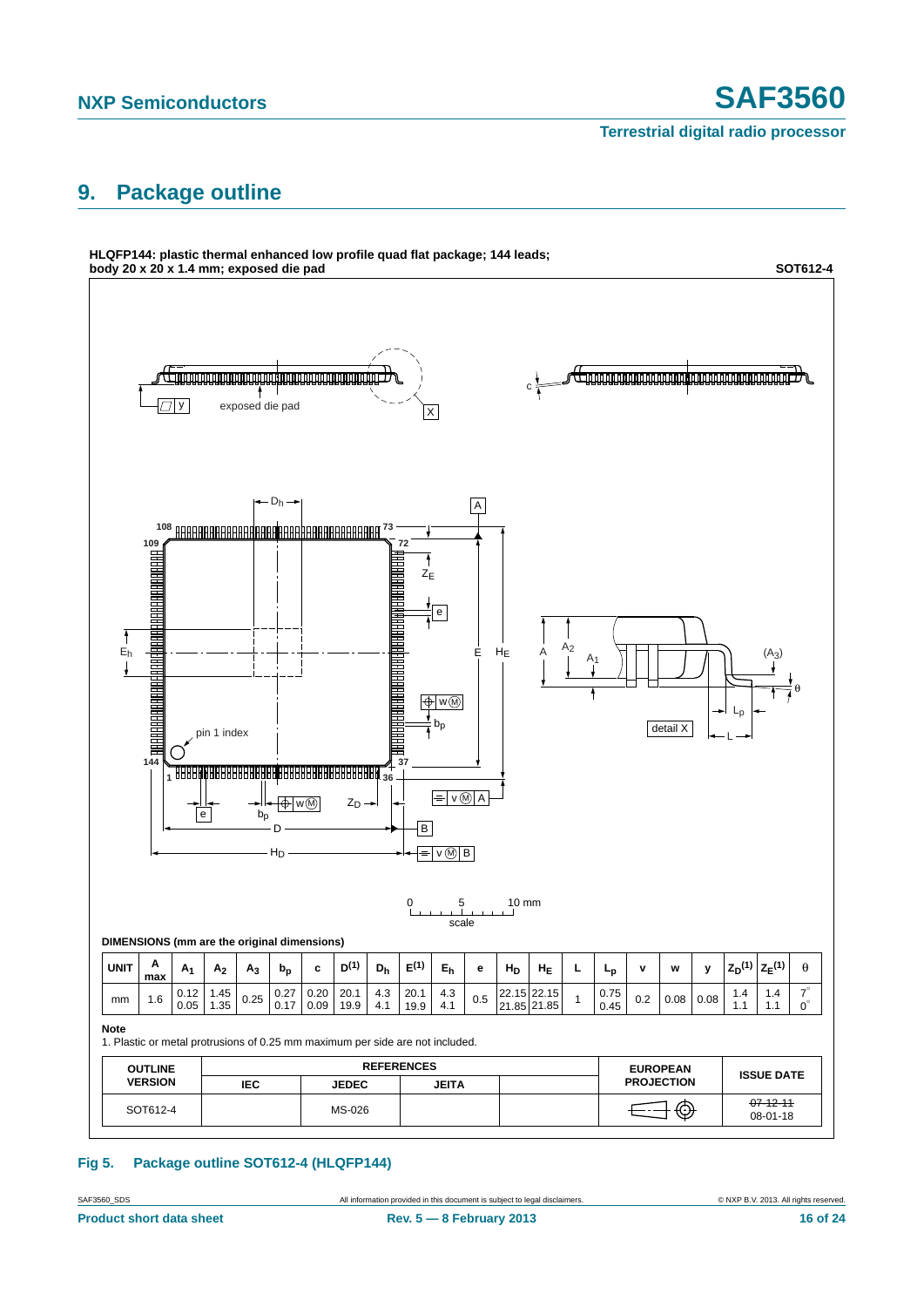

**Fig 6. Package outline SOT1315-1 (LFBGA170)**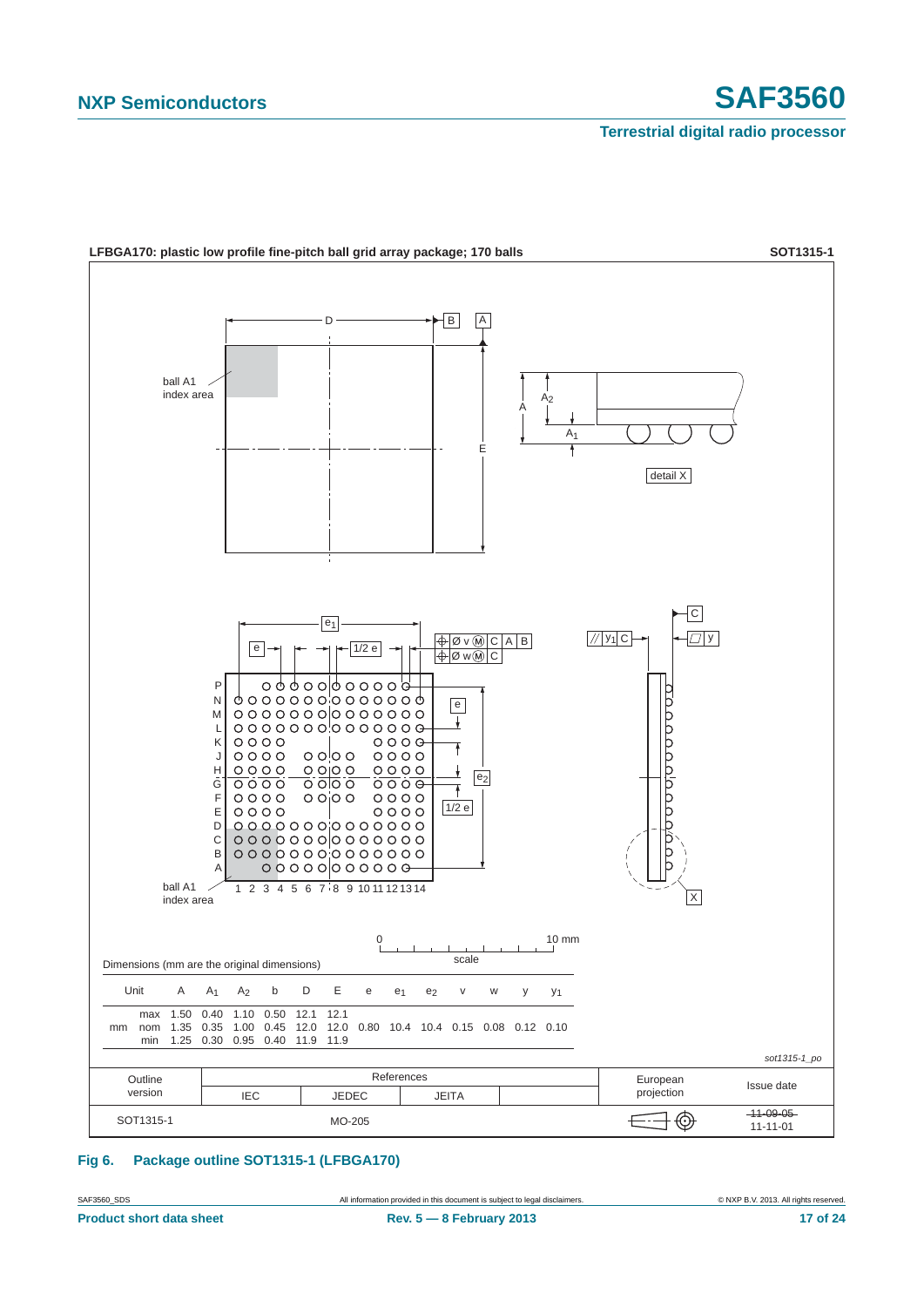# <span id="page-17-0"></span>**10. Soldering**

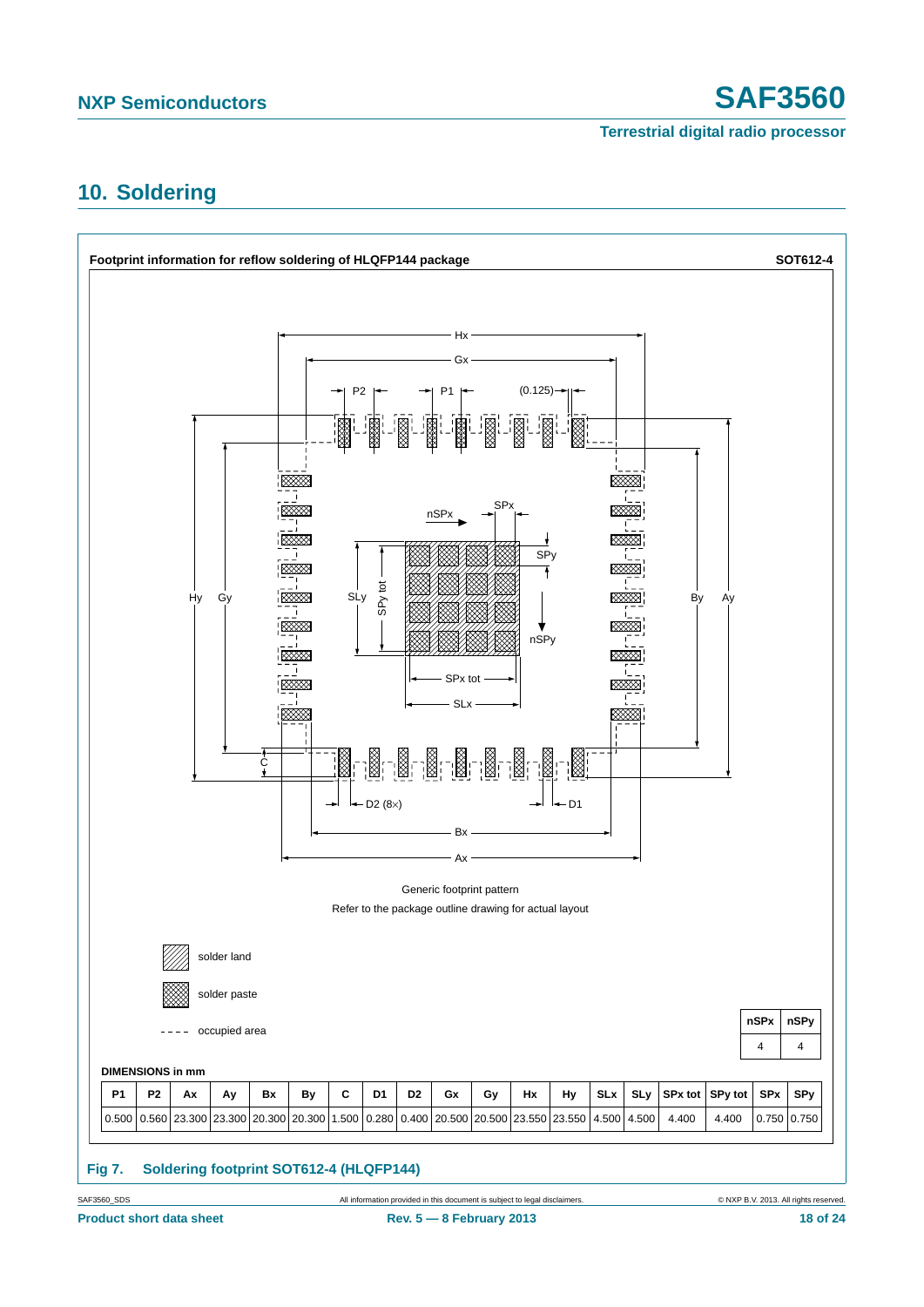# **NXP Semiconductors SAF3560**

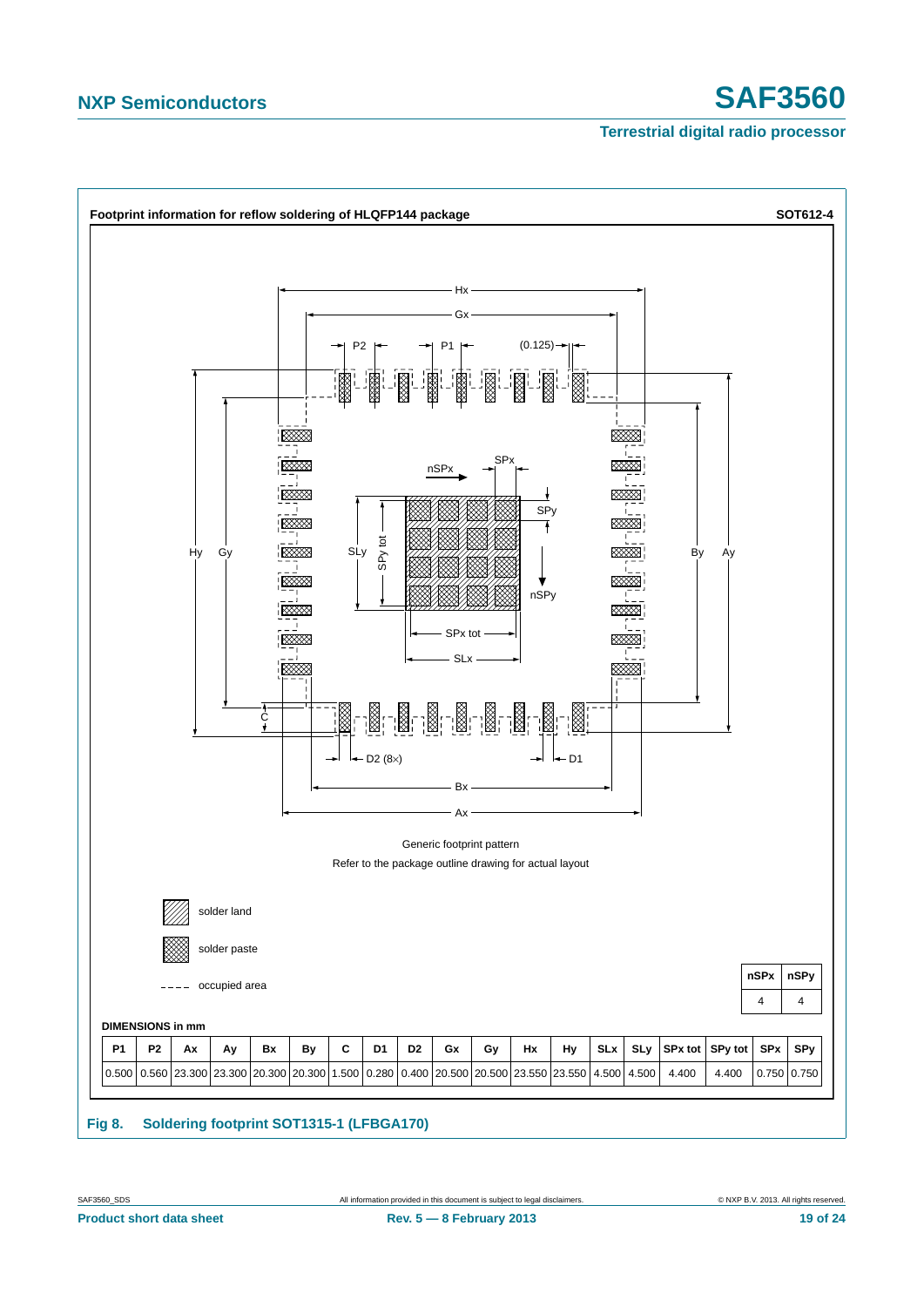# <span id="page-19-0"></span>**11. Abbreviations**

| Table 19.    | <b>Abbreviations</b>                        |
|--------------|---------------------------------------------|
| Acronym      | <b>Description</b>                          |
| <b>AEC</b>   | Automotive Electronics Council              |
| AM           | <b>Amplitude Modulation</b>                 |
| <b>BBI</b>   | <b>BaseBand Interface</b>                   |
| <b>BCK</b>   | <b>Bit Clock</b>                            |
| CA           | <b>Conditional Access</b>                   |
| <b>CD</b>    | <b>Compact Disc</b>                         |
| CGU          | <b>Clock Generation Unit</b>                |
| <b>CTS</b>   | Clear To Send                               |
| <b>DAC</b>   | Digital-to-Analog Converter                 |
| <b>DSP</b>   | <b>Digital Signal Processor</b>             |
| <b>EPG</b>   | Electronic Program Guide                    |
| <b>FM</b>    | <b>Frequency Modulation</b>                 |
| GP           | <b>General Purpose</b>                      |
| <b>GPIO</b>  | General-Purpose Input and Output            |
| <b>HPPI</b>  | Host Processor Primary Interface            |
| <b>HPSI</b>  | Host Processor Secondary Interface          |
| IC           | <b>Integrated Circuit</b>                   |
| IF           | Intermediate Frequency                      |
| $I2C-bus$    | Inter-IC bus                                |
| $I^2S$       | Inter-IC Sound                              |
| 1/O          | Input/Output                                |
| <b>JEDEC</b> | Joint Electronic Device Engineering Council |
| <b>JTAG</b>  | Joint Test Action Group                     |
| <b>MUX</b>   | MUltipleXer                                 |
| <b>PCB</b>   | <b>Printed-Circuit Board</b>                |
| PLL          | Phase-Locked Loop                           |
| <b>PROM</b>  | Programmable ROM                            |
| <b>RAM</b>   | Random Access Memory                        |
| <b>ROM</b>   | Read-Only Memory                            |
| <b>RS232</b> | Recommended Standard 232[1]                 |
| <b>RTS</b>   | Ready To Send                               |
| <b>RXD</b>   | Receive Data <sup>[2]</sup>                 |
| SD           | Secure Digital memory card                  |
| <b>SDR</b>   | Single Data Rate                            |
| <b>SDRAM</b> | Synchronous Dynamic RAM                     |
| SPI          | Serial Peripheral Interface                 |
| S/PDIF       | Sony/Philips Digital InterFace              |
| <b>SRC</b>   | Sample-Rate Converter                       |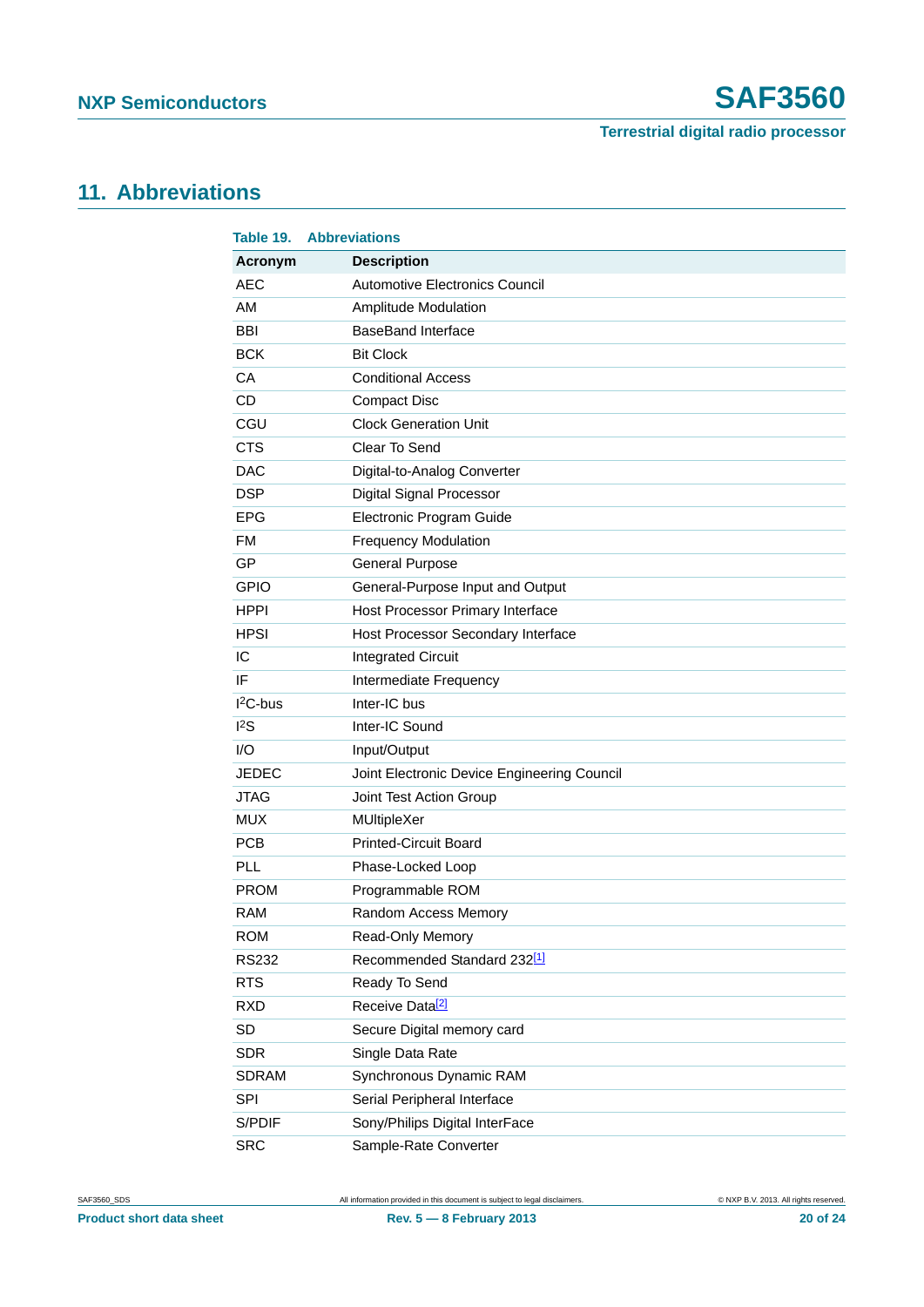| <b>Table 19. Abbreviations</b> continued |                                             |  |  |
|------------------------------------------|---------------------------------------------|--|--|
| Acronym                                  | <b>Description</b>                          |  |  |
| TXD                                      | Transmit Data <sup>[2]</sup>                |  |  |
| <b>UART</b>                              | Universal Asynchronous Receiver Transmitter |  |  |
| WS                                       | Word Select                                 |  |  |
|                                          |                                             |  |  |

<span id="page-20-0"></span>[1] A serial interface.

<span id="page-20-1"></span>[2] In this context, the X has no specific meaning.

# <span id="page-20-2"></span>**12. Revision history**

#### **Table 20. Revision history**

| Document ID     | Release date                                                                                                                                                                                     | Data sheet status                   | <b>Change notice</b>     | <b>Supersedes</b> |  |
|-----------------|--------------------------------------------------------------------------------------------------------------------------------------------------------------------------------------------------|-------------------------------------|--------------------------|-------------------|--|
| SAF3560 SDS v.5 | 20130208                                                                                                                                                                                         | Product short data sheet            | $\overline{\phantom{a}}$ | SAF3560 SDS v.4   |  |
| Modifications:  | • New package added (SOT1315-AA1)<br>Order pin list SAF3560EL                                                                                                                                    |                                     |                          |                   |  |
| SAF3560 SDS v.4 | 20111129                                                                                                                                                                                         | Product short data sheet            | $\blacksquare$           | SAF3560 SDS v.3   |  |
| Modifications:  | Minor text changes                                                                                                                                                                               | • Two new types added (V1104/V1105) |                          |                   |  |
| SAF3560 SDS v.3 | 20100915                                                                                                                                                                                         | Product short data sheet            | $\overline{\phantom{a}}$ | SAF3560 SDS v.2   |  |
| Modifications:  | The format of this data sheet has been redesigned to comply with the new identity<br>guidelines of NXP Semiconductors.<br>Legal texts have been adapted where appropriate.<br>Minor text changes |                                     |                          |                   |  |
| SAF3560 SDS v.2 | 20100503                                                                                                                                                                                         | Product short data sheet            | $\blacksquare$           | ٠                 |  |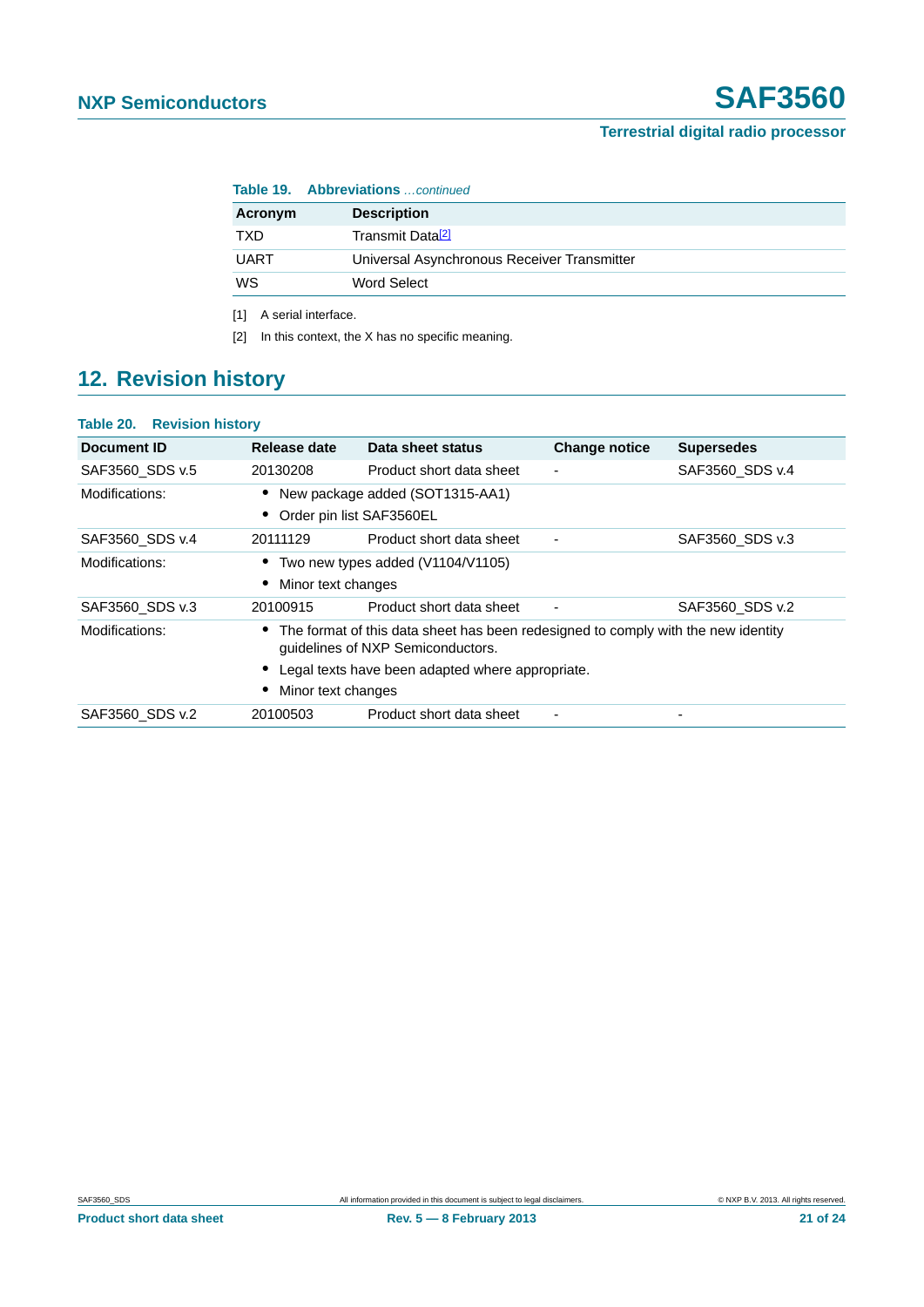# <span id="page-21-0"></span>**13. Legal information**

#### <span id="page-21-1"></span>**13.1 Data sheet status**

| Document status[1][2]          | Product status <sup>[3]</sup> | <b>Definition</b>                                                                     |
|--------------------------------|-------------------------------|---------------------------------------------------------------------------------------|
| Objective [short] data sheet   | Development                   | This document contains data from the objective specification for product development. |
| Preliminary [short] data sheet | Qualification                 | This document contains data from the preliminary specification.                       |
| Product [short] data sheet     | Production                    | This document contains the product specification.                                     |

[1] Please consult the most recently issued document before initiating or completing a design.

[2] The term 'short data sheet' is explained in section "Definitions".

[3] The product status of device(s) described in this document may have changed since this document was published and may differ in case of multiple devices. The latest product status<br>information is available on the Intern

#### <span id="page-21-2"></span>**13.2 Definitions**

**Draft —** The document is a draft version only. The content is still under internal review and subject to formal approval, which may result in modifications or additions. NXP Semiconductors does not give any representations or warranties as to the accuracy or completeness of information included herein and shall have no liability for the consequences of use of such information.

**Short data sheet —** A short data sheet is an extract from a full data sheet with the same product type number(s) and title. A short data sheet is intended for quick reference only and should not be relied upon to contain detailed and full information. For detailed and full information see the relevant full data sheet, which is available on request via the local NXP Semiconductors sales office. In case of any inconsistency or conflict with the short data sheet, the full data sheet shall prevail.

**Product specification —** The information and data provided in a Product data sheet shall define the specification of the product as agreed between NXP Semiconductors and its customer, unless NXP Semiconductors and customer have explicitly agreed otherwise in writing. In no event however, shall an agreement be valid in which the NXP Semiconductors product is deemed to offer functions and qualities beyond those described in the Product data sheet.

### <span id="page-21-3"></span>**13.3 Disclaimers**

**Limited warranty and liability —** Information in this document is believed to be accurate and reliable. However, NXP Semiconductors does not give any representations or warranties, expressed or implied, as to the accuracy or completeness of such information and shall have no liability for the consequences of use of such information. NXP Semiconductors takes no responsibility for the content in this document if provided by an information source outside of NXP Semiconductors.

In no event shall NXP Semiconductors be liable for any indirect, incidental, punitive, special or consequential damages (including - without limitation - lost profits, lost savings, business interruption, costs related to the removal or replacement of any products or rework charges) whether or not such damages are based on tort (including negligence), warranty, breach of contract or any other legal theory.

Notwithstanding any damages that customer might incur for any reason whatsoever, NXP Semiconductors' aggregate and cumulative liability towards customer for the products described herein shall be limited in accordance with the *Terms and conditions of commercial sale* of NXP Semiconductors.

**Right to make changes —** NXP Semiconductors reserves the right to make changes to information published in this document, including without limitation specifications and product descriptions, at any time and without notice. This document supersedes and replaces all information supplied prior to the publication hereof.

#### **Suitability for use in automotive applications —** This NXP

Semiconductors product has been qualified for use in automotive applications. Unless otherwise agreed in writing, the product is not designed, authorized or warranted to be suitable for use in life support, life-critical or safety-critical systems or equipment, nor in applications where failure or malfunction of an NXP Semiconductors product can reasonably be expected to result in personal injury, death or severe property or environmental damage. NXP Semiconductors and its suppliers accept no liability for inclusion and/or use of NXP Semiconductors products in such equipment or applications and therefore such inclusion and/or use is at the customer's own risk.

**Applications —** Applications that are described herein for any of these products are for illustrative purposes only. NXP Semiconductors makes no representation or warranty that such applications will be suitable for the specified use without further testing or modification.

Customers are responsible for the design and operation of their applications and products using NXP Semiconductors products, and NXP Semiconductors accepts no liability for any assistance with applications or customer product design. It is customer's sole responsibility to determine whether the NXP Semiconductors product is suitable and fit for the customer's applications and products planned, as well as for the planned application and use of customer's third party customer(s). Customers should provide appropriate design and operating safeguards to minimize the risks associated with their applications and products.

NXP Semiconductors does not accept any liability related to any default, damage, costs or problem which is based on any weakness or default in the customer's applications or products, or the application or use by customer's third party customer(s). Customer is responsible for doing all necessary testing for the customer's applications and products using NXP Semiconductors products in order to avoid a default of the applications and the products or of the application or use by customer's third party customer(s). NXP does not accept any liability in this respect.

**Limiting values —** Stress above one or more limiting values (as defined in the Absolute Maximum Ratings System of IEC 60134) will cause permanent damage to the device. Limiting values are stress ratings only and (proper) operation of the device at these or any other conditions above those given in the Recommended operating conditions section (if present) or the Characteristics sections of this document is not warranted. Constant or repeated exposure to limiting values will permanently and irreversibly affect the quality and reliability of the device.

**Terms and conditions of commercial sale —** NXP Semiconductors products are sold subject to the general terms and conditions of commercial sale, as published at<http://www.nxp.com/profile/terms>, unless otherwise agreed in a valid written individual agreement. In case an individual agreement is concluded only the terms and conditions of the respective agreement shall apply. NXP Semiconductors hereby expressly objects to applying the customer's general terms and conditions with regard to the purchase of NXP Semiconductors products by customer.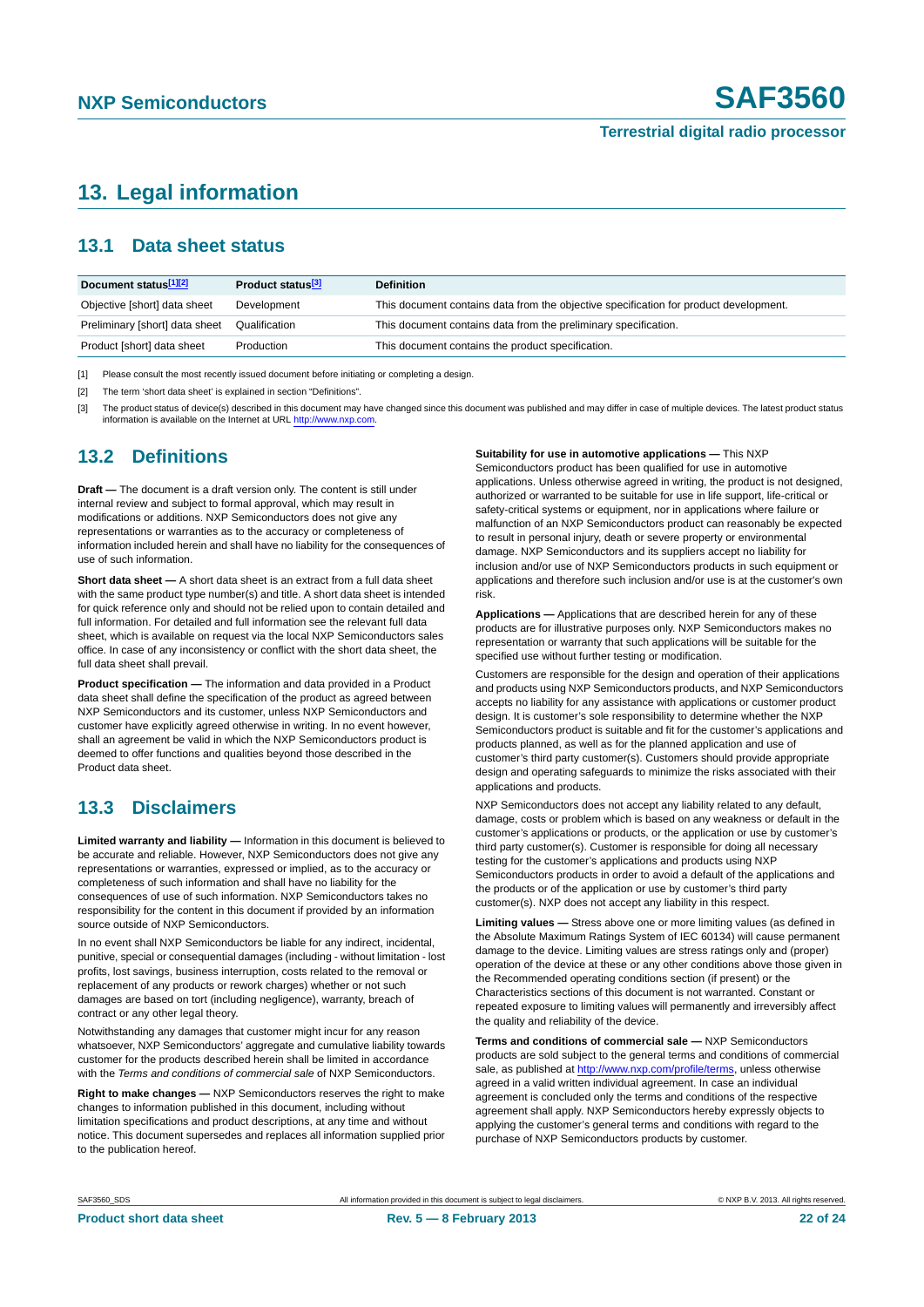**No offer to sell or license —** Nothing in this document may be interpreted or construed as an offer to sell products that is open for acceptance or the grant, conveyance or implication of any license under any copyrights, patents or other industrial or intellectual property rights.

**Quick reference data —** The Quick reference data is an extract of the product data given in the Limiting values and Characteristics sections of this document, and as such is not complete, exhaustive or legally binding.

**Export control —** This document as well as the item(s) described herein may be subject to export control regulations. Export might require a prior authorization from competent authorities.

**Translations —** A non-English (translated) version of a document is for reference only. The English version shall prevail in case of any discrepancy between the translated and English versions.

#### <span id="page-22-1"></span>**13.4 Licenses**

#### **ICs with HD Radio functionality**

NXP Semiconductors ICs with HD Radio functionality are manufactured under license from iBiquity Digital Corporation. Sale or distribution of equipment that includes this device requires a license, which may be obtained at: iBiquity Digital Corporation, 6711 Columbia Gateway Drive, Suite 500, Columbia MD 21046, USA. Telephone: +1 (443) 539 4290, fax: +1 (443) 539 4291, e-mail: [info@ibiquity.com](mailto:info@ibiquity.com).

#### <span id="page-22-2"></span>**13.5 Trademarks**

Notice: All referenced brands, product names, service names and trademarks are the property of their respective owners.

**I 2C-bus —** logo is a trademark of NXP B.V.

**HD Radio —** is a trademark of iBiquity Digital Corporation.

**HD Radio —** logo is a registered trademark of iBiquity Digital Corporation.

# <span id="page-22-0"></span>**14. Contact information**

For more information, please visit: **http://www.nxp.com**

For sales office addresses, please send an email to: **salesaddresses@nxp.com**